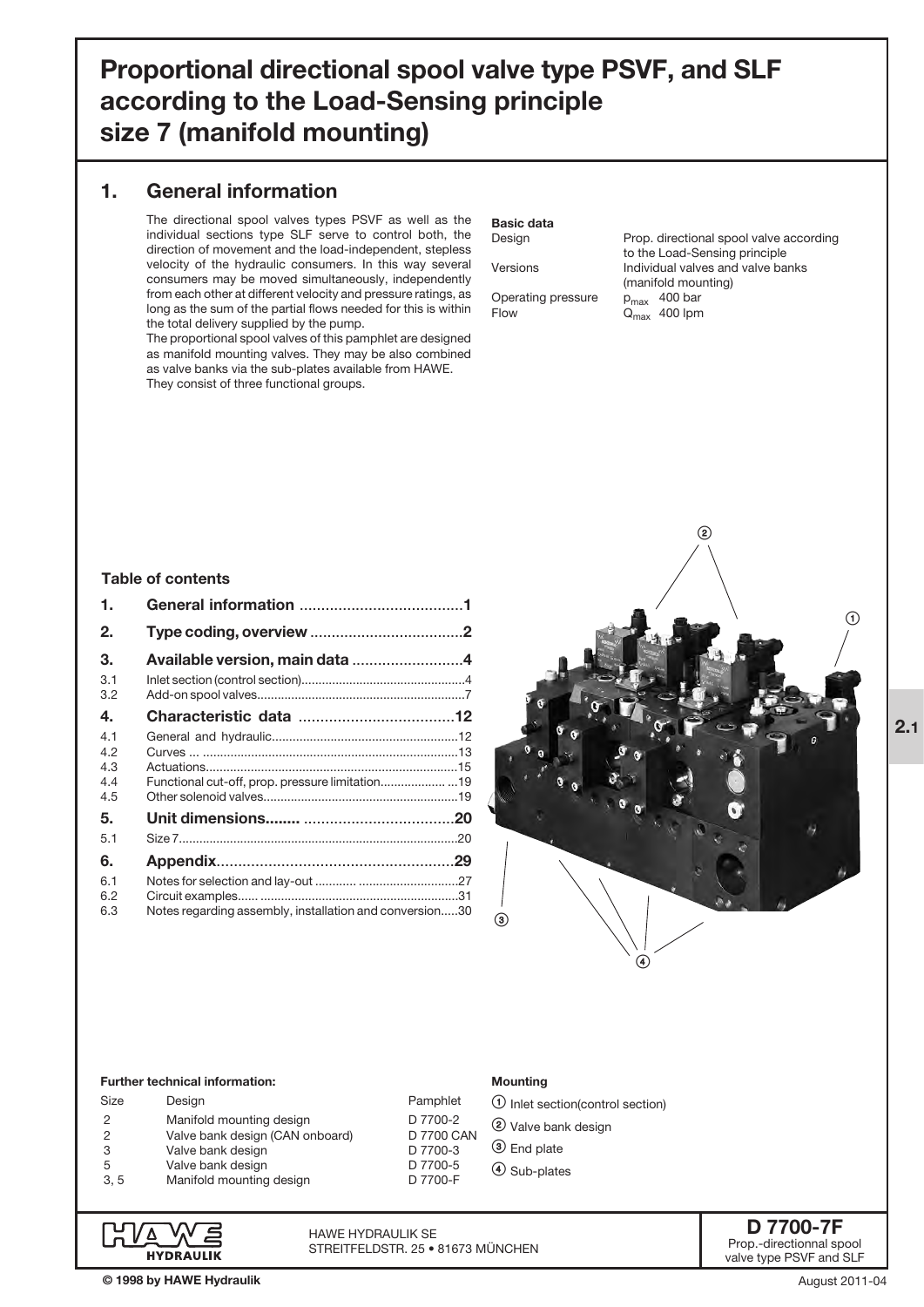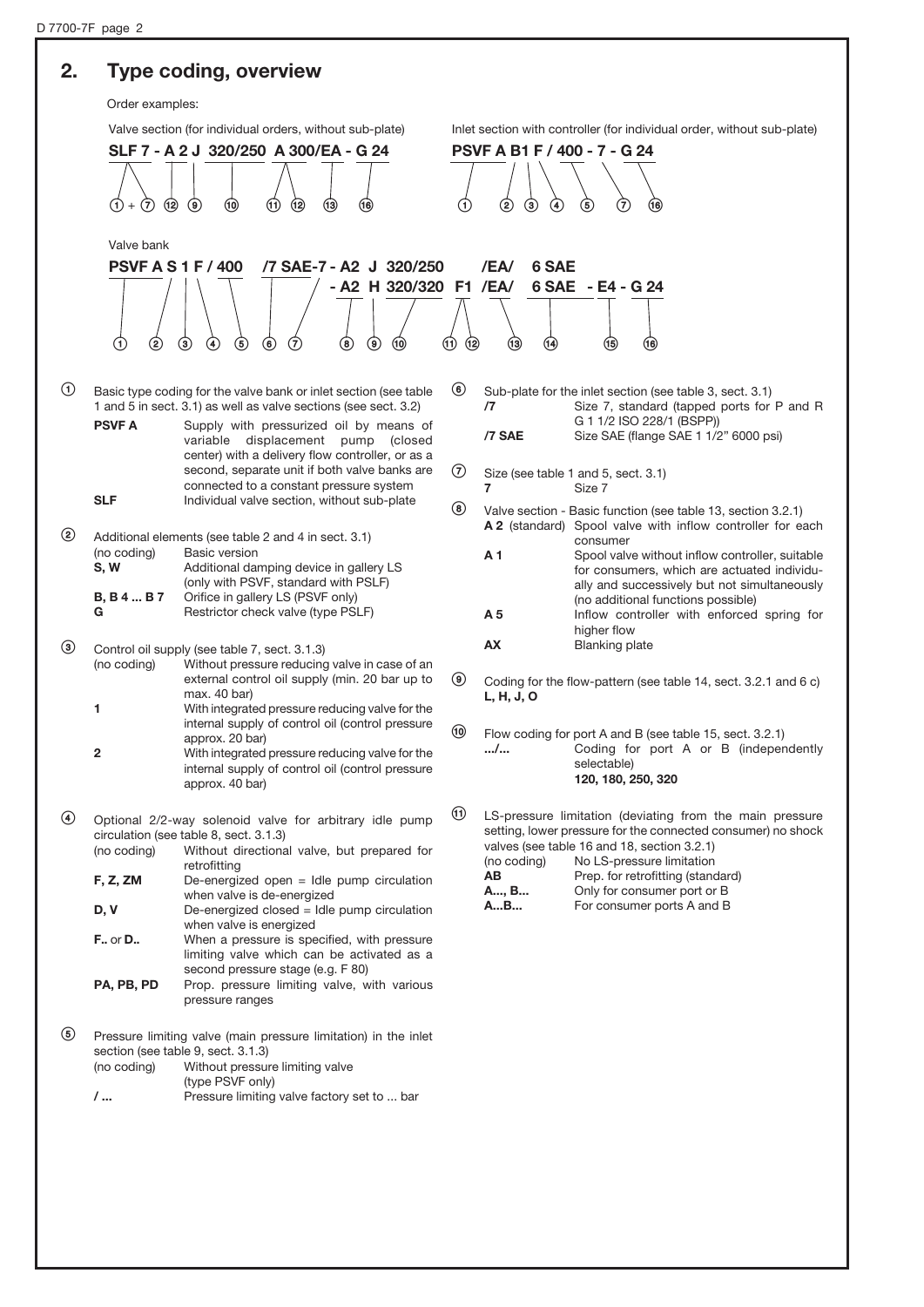| $\circledR$ | (no coding)    | Functional cut-off (see table 17 and 18, sect. 3.2.1)<br>No functional cut-off | $\circledR$    | E <sub>1</sub>    | End plates (see table 11, section 3.1.3)<br>With T-port for control oil return externally to |
|-------------|----------------|--------------------------------------------------------------------------------|----------------|-------------------|----------------------------------------------------------------------------------------------|
|             | F <sub>0</sub> | Prep. for retrofitting (standard)                                              |                |                   | the tank (basic type)                                                                        |
|             | F <sub>1</sub> | Electrical cut-off, consumer port A                                            |                | E4                | Like E 1, however with internal drain connec-                                                |
|             | F <sub>2</sub> | Electrical cut-off, consumer port B                                            |                |                   | tion, max. pressure 10 bar!                                                                  |
|             | F <sub>3</sub> | Electrical cut-off, consumer port A and B                                      |                |                   |                                                                                              |
|             | FP 1(2, 3)     | Like F1(2,3), however with electro-proportio-                                  | $\circledcirc$ |                   |                                                                                              |
|             |                | nal pressure limitation                                                        |                |                   | Solenoid voltage and version (see table 10, sect. 3.1.3)                                     |
|             | FPH 1(2, 3)    | Like FP1(2,3), however with additional push-                                   |                | G 12              | 12V DC, connection conf. EN 175 301-803 A                                                    |
|             |                | button for manual emergency actuation                                          |                | G 24              | 24V DC, connection conf. EN 175 301-803 A                                                    |
|             | S <sub>1</sub> | External hydraulic load signal pick-up from the                                |                | <b>G 24 EX</b>    | 24V DC, explosion-proof version                                                              |
|             |                | control signal port U (consumer port A) and W                                  |                | G 24 EX 70        | 24V DC, explosion-proof version                                                              |
|             |                | (consumer port B)                                                              |                |                   | (ambient temperature 70°C)                                                                   |
|             |                |                                                                                |                | G 24 MSHA         | 24V DC, explosion-proof version (fire-damp                                                   |
|             |                |                                                                                |                |                   | protection (mining))                                                                         |
| $\circledR$ |                | Types of actuation (see table 19 and 20, sect. 3.2.1)                          |                | <b>G 24 M2 FP</b> | 24V DC, explosion-proof version (fire-damp                                                   |
|             | /E             | Electro-hydraulic actuation                                                    |                |                   | protection (mining))                                                                         |
|             | /EA            | Electro-hydraulic and manual actuation                                         |                | <b>G 12 IS</b>    | 12V DC, explosion-proof version, fire-damp                                                   |
|             | /E0A           | Like / EA, however without actuation solenoid                                  |                |                   | protection (mining), intrinsically safe                                                      |
|             |                | (prepared for retrofitting)                                                    |                | <b>AMP 12 K 4</b> | 12V DC, connection via AMP Junior Timer                                                      |
|             | /E0H           | Hydraulic actuation                                                            |                | <b>AMP 24 K 4</b> | 24V DC, connection via AMP Junior Timer                                                      |
|             | /E0H UNF       | Like /E0H, however with connection 7/16-20                                     |                | S 12              | 12V DC electr. connection via quarter turn                                                   |
|             |                | UNF-2B SAE-4 (SAE J 514)                                                       |                |                   | plug                                                                                         |
|             | /E0HA          | Hydraulic, solenoid and manual actuation                                       |                | S 24              | 24V DC electr. connection via quarter turn                                                   |
|             | /E0HA UNF      | Like/E0HA, however with connection 7/16-20                                     |                |                   | plug                                                                                         |
|             |                | UNF-2B SAE-4 (SAE J 514)                                                       |                | <b>DT 12</b>      | 12V DC electr. connection via plug                                                           |
|             | /HEA           | Hydraulic, solenoid and manual actuation                                       |                |                   | Co. DEUTSCH                                                                                  |
|             | /HEA UNF       | Like /HEA, however with connection 7/16-20                                     |                | <b>DT 24</b>      | 24V DC electr. connection via plug                                                           |
|             |                | UNF-2B SAE-4 (SAE J 514)                                                       |                |                   | Co. DEUTSCH                                                                                  |
|             | / Suffix       | 1<br>without hand lever                                                        |                |                   |                                                                                              |
|             |                | <b>WA, WA-EX Position sensor</b>                                               |                |                   |                                                                                              |
|             |                | U<br>Lift monitoring (side indication)                                         |                |                   |                                                                                              |
|             |                |                                                                                |                |                   |                                                                                              |
| $\bigcirc$  |                | Sub-plate for the individual valve section (see table 21,                      |                |                   |                                                                                              |

section  $3.2.2$ )<br>/6 SAE **/6 SAE** Sub-plate size 7, ports A and B with flange SAE 1 1/4" (6000 psi)

/55 SAE Sub-plate size 7, prepared to accept valve sections size 5, ports A, B with flange SAE 1" (6000 psi)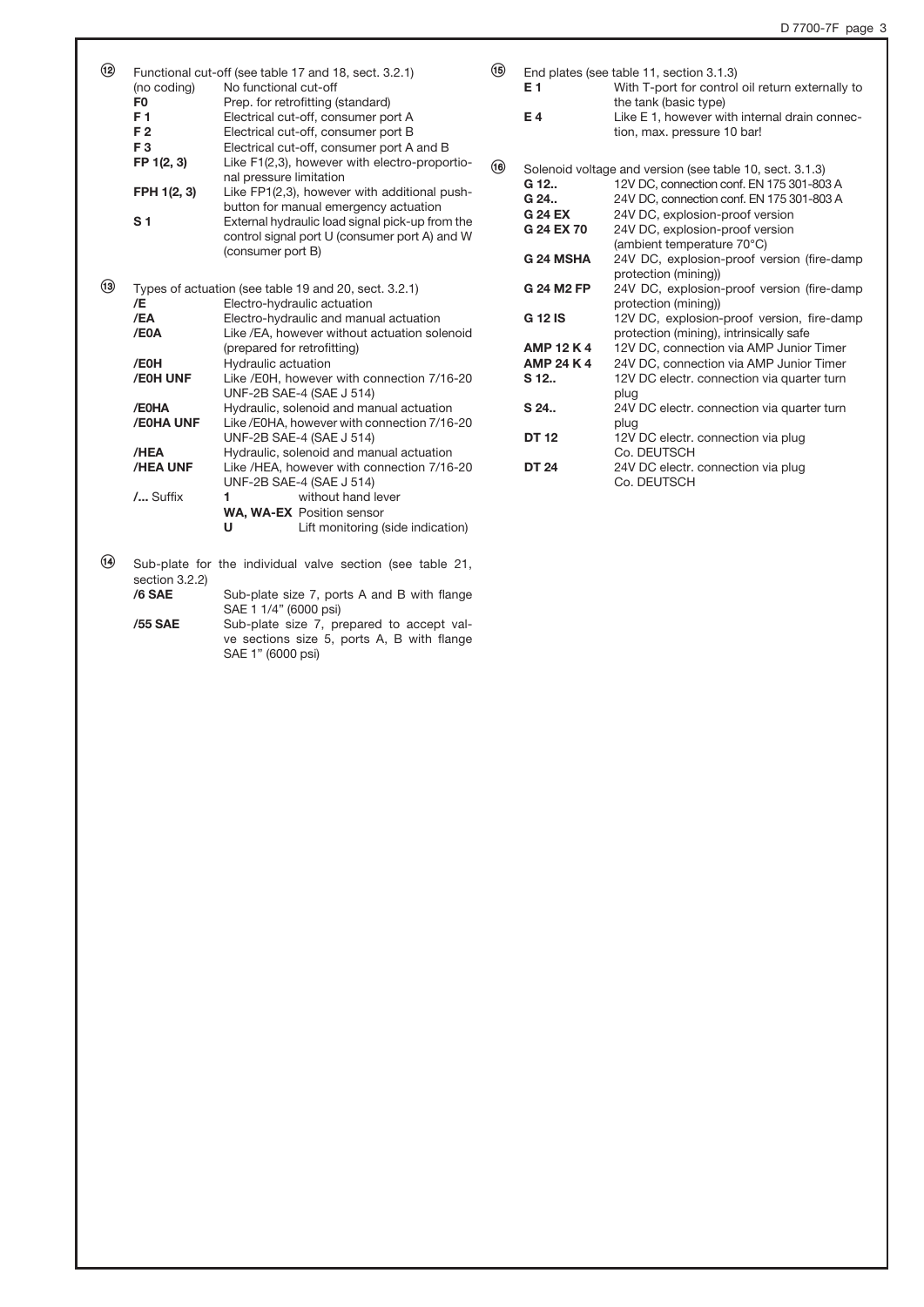### 3. Available versions, main data

### 3.1 Inlet section (control section)

### 3.1.1 Inlet sections for variable displacement pump systems / constant pressure system or for a second and all other separately parallel connected directional spool valve banks type PSVF



### Symbols



PSVF A../..-7





within LS-duct



B 6, B 7

PSVF AS...-7 PSVF AB...-7

Sub-plates (see table 3)



PSVF A../../7 SAE-7

Table 3: Coding of the sub-plate for the inlet sections

| Coding | Ports ISO 228/1 (BSPP)<br>or SAE 514 J<br>LS, M, T and Z<br>P and R |      |
|--------|---------------------------------------------------------------------|------|
| /7 SAE | SAE 1 1/2"<br>(6000 psi, P)<br>(3000 psi, R)                        | G1/4 |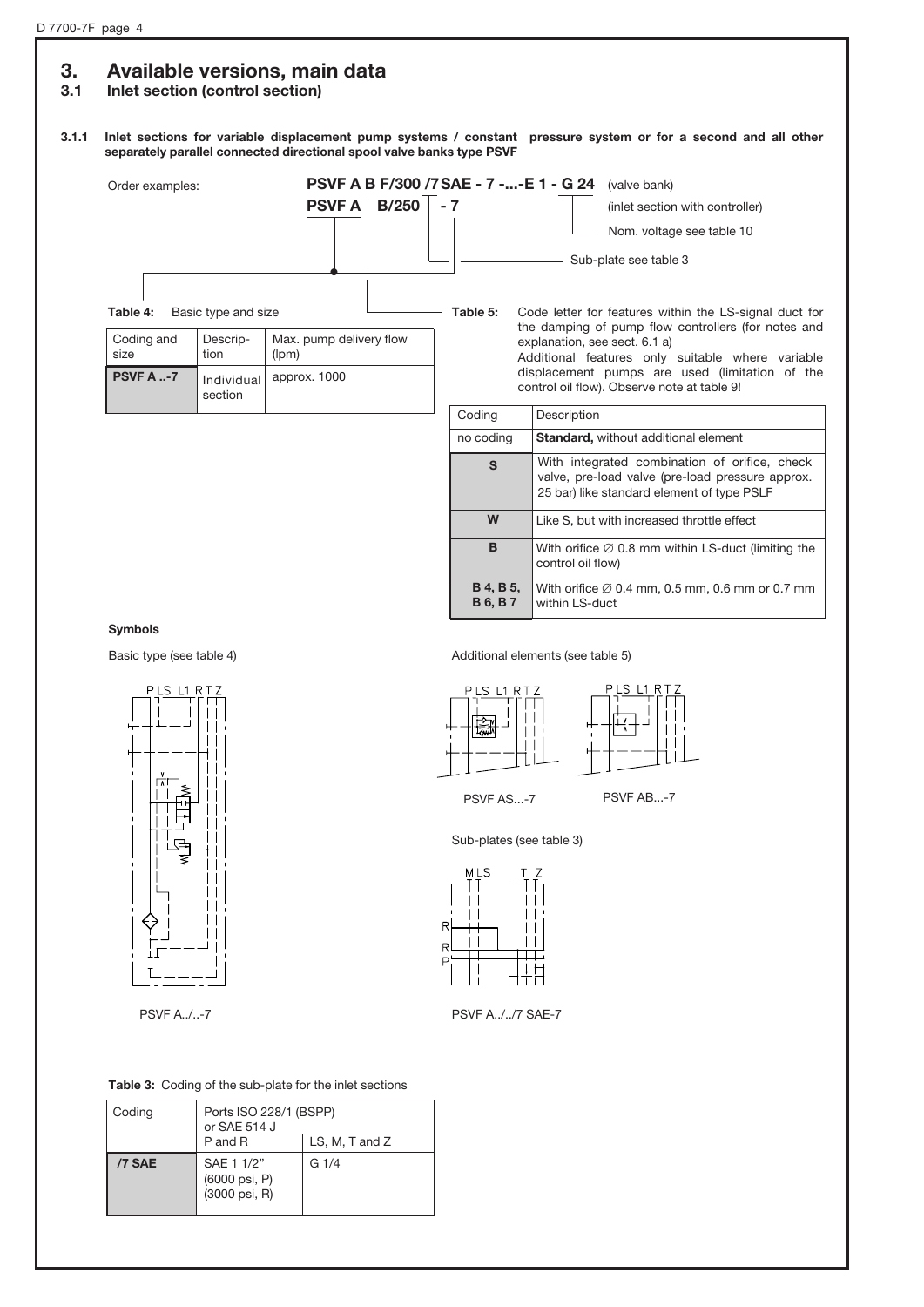### 3.1.2 Additional elements for the inlet sections



| Table 7: | Coding for control oil supply    |
|----------|----------------------------------|
|          | (for symbol, see sect. $3.1.1$ ) |

| Coding       | Description                                                                                                                                                                                                       |
|--------------|-------------------------------------------------------------------------------------------------------------------------------------------------------------------------------------------------------------------|
| no coding    | Without pressure reducing valve for actuation<br>coding A, C or P acc. to sect. 3.2, table 18 or in the<br>case of external control oil supply (20-40 bar) for<br>other actuations                                |
|              | With integrated pressure reducing valve for internal<br>control oil supply for actuations coding H(HA, HEA,<br>F, FA, FEA) and E(EA) or as pick-up for other<br>control valves (max. permissible control oil flow |
| $\mathbf{c}$ | approx. 2 lpm)<br>Control pressure:<br>Coding 1: approx. 20 bar (+ return pressure at R)<br>Coding 2: approx. 40 bar (+ return pressure at R)                                                                     |

Table 9: Tool adjustable pressure limiting valve for the main pressure. Adjustable from 50 up to 400 bar, after loosening the

| lock-nut (for symbol, see sect. 3.1.1) |                                                                         |  |  |
|----------------------------------------|-------------------------------------------------------------------------|--|--|
| Coding                                 | Description                                                             |  |  |
| no coding                              | Version without pressure limiting valve<br>(only type PSVF)             |  |  |
| /                                      | With pressure limiting valve at PSVF<br>(pressure specification in bar) |  |  |

| Table 8: | Arbitrary idle pump circulation of all consumers by |
|----------|-----------------------------------------------------|
|          | means of 2/2-way solenoid valve type WN 1 acc. to   |
|          | D 7470 A/1                                          |

| Coding              | Description                                                                                                                                                                |  |  |
|---------------------|----------------------------------------------------------------------------------------------------------------------------------------------------------------------------|--|--|
| no coding           | If not required                                                                                                                                                            |  |  |
| F                   | With WN 1 F, idle pump circulation if valve is deener-<br>gized (emergency stop)                                                                                           |  |  |
| D                   | With WN 1 D, idle pump circulation if valve is en-<br>ergized                                                                                                              |  |  |
| F<br>or<br><b>D</b> | With pressure limiting valve, which can be<br>activated as a second pressure stage (specify<br>pressure in bar) (pre-set pressure, tool adjustable<br>from 50 to 400 bar). |  |  |
|                     | Example: type PSVF A1 F100/350/7-7<br>deenergized<br>$p_{max}$ 100 bar<br>energized<br>$p_{max}$ 350 bar                                                                   |  |  |

| Note: | To limit the control oil flow, when using the idle pump   |
|-------|-----------------------------------------------------------|
|       | circulation with type PSV an additional element           |
|       | coding S, W or B 4, B 5, B 6 acc. to table 4 is required. |
|       | <b>Attention:</b> Observe note in sect. 6.1 al.           |

| Coding               | Description                                                                                                                                        |
|----------------------|----------------------------------------------------------------------------------------------------------------------------------------------------|
| PA, PB,<br><b>PD</b> | Prop. pressure limiting valve enabling variable<br>adjustment of the system pressure; Pressure range:<br>PA 100320 bar, PB 15250 bar, PD 18400 bar |
| z                    | Prop. pressure limiting valve type EM 21 DSE,<br>open when deenergized                                                                             |
| <b>ZM</b>            | Like Z, but with lead sealed wing screw for<br>emergency operation                                                                                 |
| $\mathbf v$          | Prop. pressure limiting valve type EM 21 DE,<br>closed when deenergized                                                                            |
| $X_{-}$              | Additional LS pressure limitation (50400 bar)<br>Not suited to compensate pressure peaks on the<br>consumer side.                                  |

Symbols



PSVF A 1(2)./...-7



PSVF A..F, Z, ZM



PSVF A..D, V5





PSVF A..F...





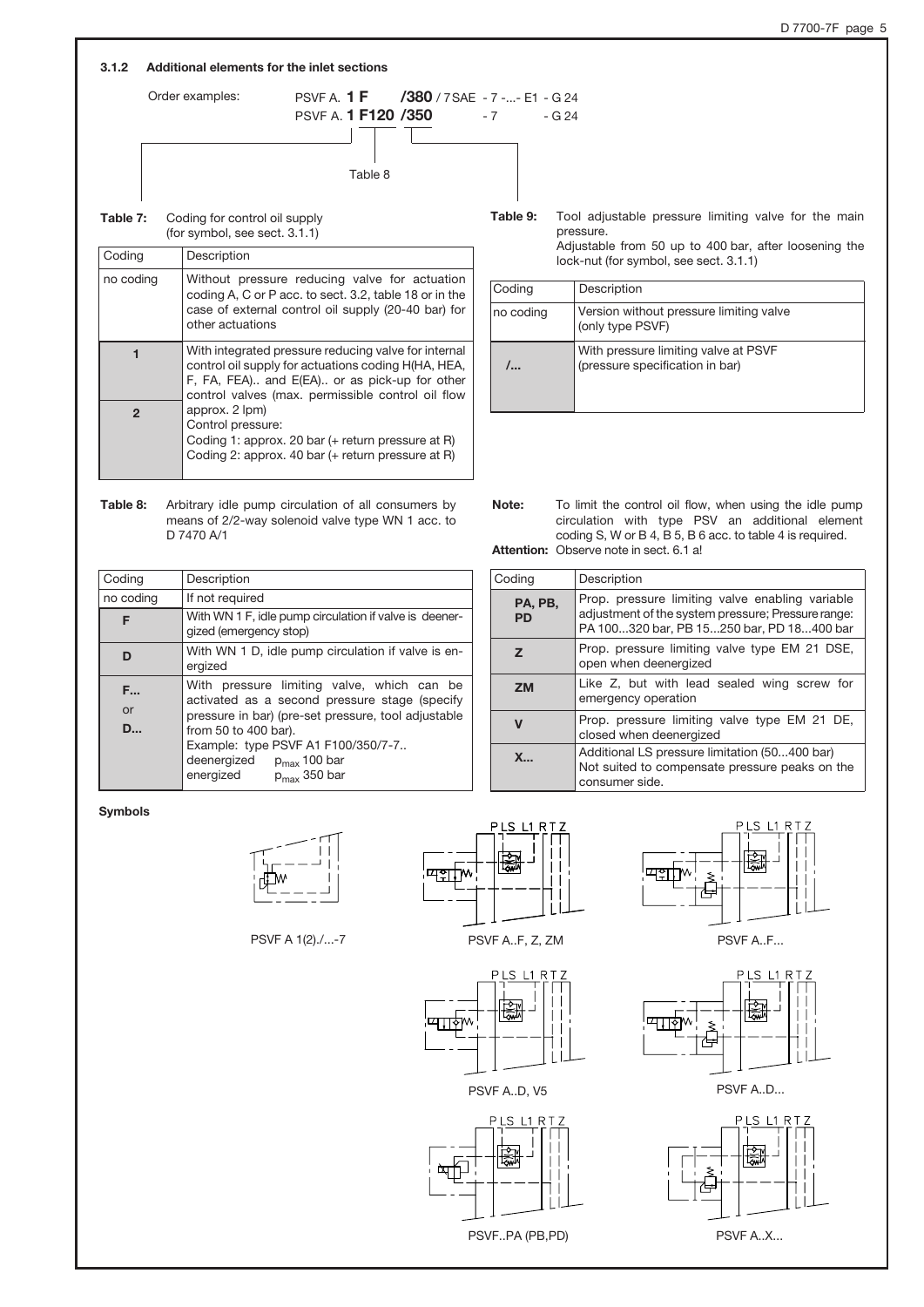D 7700-7F page 6

| Table 10:                                                                | Solenoid voltage and version                                                                                                                                                                                                                                                                                                                                                                                                                                                                                      |
|--------------------------------------------------------------------------|-------------------------------------------------------------------------------------------------------------------------------------------------------------------------------------------------------------------------------------------------------------------------------------------------------------------------------------------------------------------------------------------------------------------------------------------------------------------------------------------------------------------|
| Coding                                                                   | Description                                                                                                                                                                                                                                                                                                                                                                                                                                                                                                       |
| G 12.<br>G 24 T<br>- without<br>T<br><b>TH</b><br>H4                     | Electr. connection conf. EN 175 301-803 A, via plug (MSD 3-309)<br>Suffix:<br>Applies only to the solenoid actuation coding E, EA, HEA, FEA (table 20) and the functional cut-off<br>(coding F, FP, table 17), see also sect. 4.3<br>Actuation solenoid 3-pin (standard)<br>Manual emergency actuation (standard with functional cut-off F., FP., see table 17)<br>Manual emergency actuation with pushbutton (standard with functional cut-off FPH, FP., see table 17)<br>4-pin actuation solenoid (only 24V DC) |
| G 24 C 4                                                                 | Electr. connection conf. EN 175 301-803 C, via plug (MSD 6-209), 4-pin actuation solenoid                                                                                                                                                                                                                                                                                                                                                                                                                         |
| $X$ 12.<br>X24.                                                          | Electr. connection conf. EN 175 301-803 A, without plug. For options, see coding G                                                                                                                                                                                                                                                                                                                                                                                                                                |
| S 12.<br><b>S24T</b><br>L without                                        | Electr. connection via quarter turn type plug (Bayonet PA 6 ®, Co. SCHLEMMER D-85586 Poing, suited for<br>taper with bayonet 10 SL), 3-pin actuation solenoid<br>Suffix:                                                                                                                                                                                                                                                                                                                                          |
| т                                                                        | Manual emergency actuation (standard with functional cut-off FP., table 17)                                                                                                                                                                                                                                                                                                                                                                                                                                       |
| <b>AMP 12 K 4</b><br><b>AMP 24 K 4</b>                                   | Vertical connection via plug AMP Junior Timer, solenoid features 4 terminals                                                                                                                                                                                                                                                                                                                                                                                                                                      |
| <b>AMP 24 H 4 T</b>                                                      | Lateral connection via plug AMP Junior Timer, solenoid features 4 terminals and manual emergency actuation                                                                                                                                                                                                                                                                                                                                                                                                        |
| <b>DT 12</b><br><b>DT 24</b>                                             | Connection via plug Co. DEUTSCH DT 04-4P, suited for socket DT 06-4S                                                                                                                                                                                                                                                                                                                                                                                                                                              |
| <b>G 24 EX</b><br>G 24 EX-10 m<br><b>EX</b><br><b>TEX</b><br>EX4<br>TEX4 | For use in areas with explosion hazardous atmosphere. Suited for category 2 and 3, zone 1, 21, 2, 22.<br>Protection class EEx m II 120° (T4),<br>with cable length 3 m (no coding) or 10 m<br>3-pin actuation solenoid<br>3-pin actuation solenoid with manual emergency actuation<br>4-pin actuation solenoid<br>4-pin actuation solenoid with manual emergency actuation                                                                                                                                        |
| <b>G 24 TEX 70</b><br>G 24 TEX 70-10 m                                   | Like G 24 EX , but for ambient temperature < 70°C                                                                                                                                                                                                                                                                                                                                                                                                                                                                 |
| <b>G 12 IS</b><br>G 12 IS-10 m                                           | For use in mines and its on-surface systems, which can be endangered by fire damp and/or combustible dust.<br>Protection class I M2 Ex d ib I (fire-damp protection, intrinsic safe), with cable length 5 m (no coding) or 10 m                                                                                                                                                                                                                                                                                   |
| <b>G24 MSHA</b><br>G 24 MSHA-10 m                                        | For use in mines and its on-surface systems, where a ATEX (EU), IEC, MSHA (USA) or MA (China) approval is<br>mandatory.<br>Protection class I M2 Ex d I (fire-damp protection, intrinsic safe), with cable length 5 m (no coding) or 10 m                                                                                                                                                                                                                                                                         |
| <b>G 24 M2 FP</b><br>G 24 M2 FP-10 m                                     | For use in mines and its on-surface systems, where a IEC or ANZE (Australia) approval is mandatory.<br>Protection class I M2 Ex d I (fire-damp protection, intrinsic safe), with cable length 5 m (no coding) or 10 m                                                                                                                                                                                                                                                                                             |
| Note:<br>(table 20)                                                      | • Solenoids of explosion-proof design are only available for actuation E, EA or HE (A) (table 20).<br>Coding G 24 C4 (X 24 C4) is only available for solenoids of the electrical actuation (table 20) emergency actuation.<br>• Coding AMP 24 not available for idle circulation valves coding D, F, PA, PB, PD (table 8), functional cut-off coding F.,<br>FP. (table 17)<br>• Coding S.: Not available for functional cut-off coding F. (table 17) and position comparator coding U                             |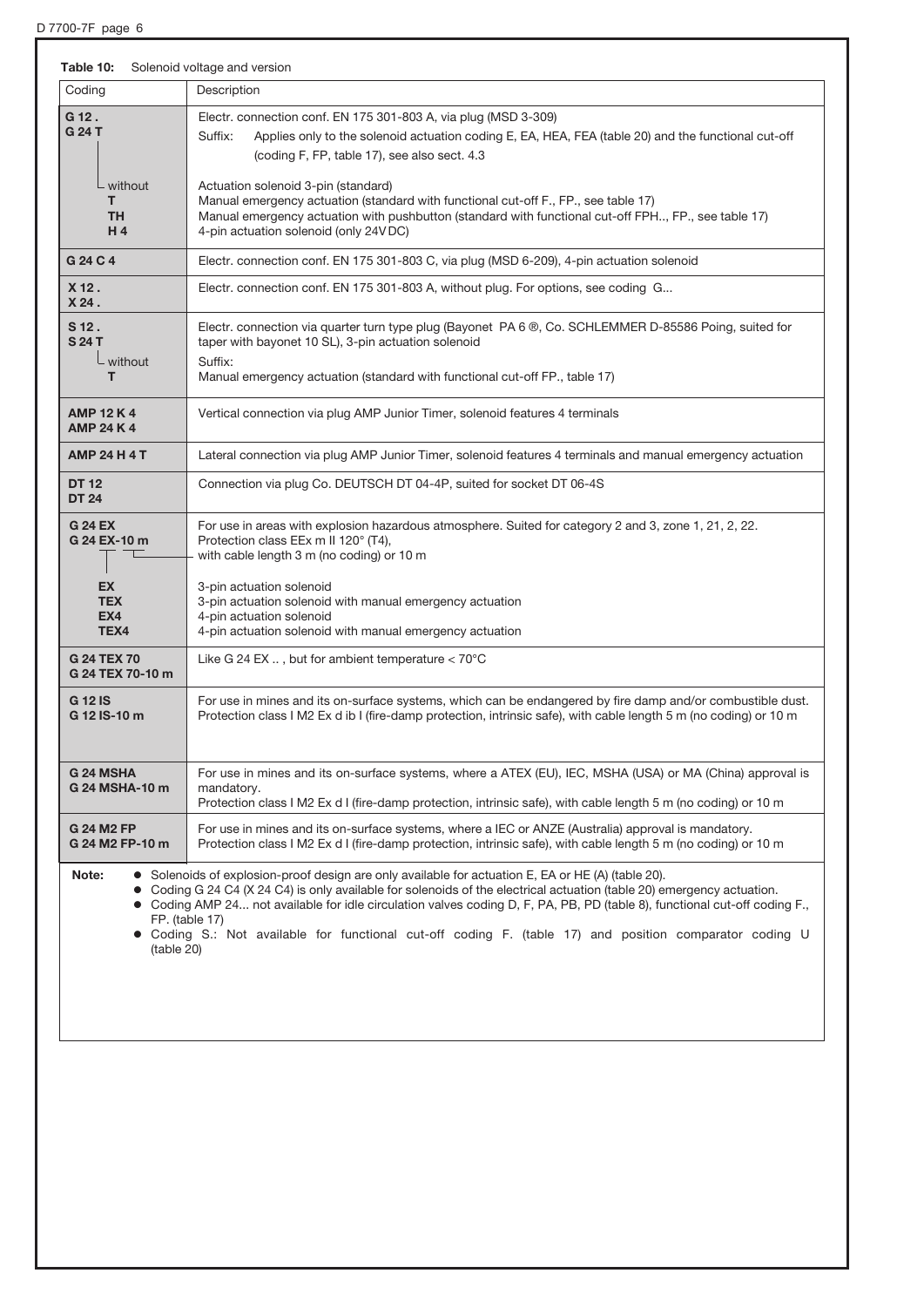|                                                                                                         | Table 11: End plates                                           |                                                                                                                                                                                  | <b>Symbols</b>                                                                                                     |
|---------------------------------------------------------------------------------------------------------|----------------------------------------------------------------|----------------------------------------------------------------------------------------------------------------------------------------------------------------------------------|--------------------------------------------------------------------------------------------------------------------|
| End plate                                                                                               |                                                                | Description                                                                                                                                                                      |                                                                                                                    |
| With T-port at the inlet<br>section for control oil<br>return<br>externally to the tank<br>(basic type) | Like E 1,<br>however<br>with inter-<br>nal drain<br>connection | Order coding of an end plate as<br>separate part<br>(example): SLF 7 - E1<br>(State the size: 7!)                                                                                |                                                                                                                    |
| E <sub>1</sub>                                                                                          | E4                                                             | Standard end plate                                                                                                                                                               | E 1<br>E 4                                                                                                         |
| Note:                                                                                                   |                                                                | • The internal control oil return gallery is to be used only in<br>systems where the return pressure is below 10 bar.                                                            |                                                                                                                    |
|                                                                                                         |                                                                |                                                                                                                                                                                  | /EA<br>SLF 7 - A2 H 180/180 A250<br>- G 24                                                                         |
| Note:                                                                                                   | necessary (see sect. 6.3.4)                                    | Size -<br>Size specification is absolutely necessary!<br>The valve spools are subsequently<br>interchangeable, e.g. if a different flow<br>rating than initially planned becomes | Sect. 3.2.2<br>Table 20<br>Table 17<br>Table 16<br>Table 15<br>Table 14                                            |
| Table 13: Spool valve, basic version                                                                    |                                                                |                                                                                                                                                                                  |                                                                                                                    |
| Coding                                                                                                  | Description                                                    |                                                                                                                                                                                  |                                                                                                                    |
| A <sub>2</sub>                                                                                          | (standard type)                                                |                                                                                                                                                                                  | Standard, with inflow controller, for simultaneous load compensated moving of several consumers                    |
| <b>AX</b>                                                                                               | <b>Blanking plate</b>                                          | Symbol                                                                                                                                                                           | T <sup>W</sup> UR PXLSL1<br>AB<br>والمارور والمراوي<br>TT                                                          |
| Note:<br>in table 21.                                                                                   |                                                                |                                                                                                                                                                                  | Beside the listed versions also valve sections size 5 (SLF 5) acc. to D 7700-F can be mounted on sub-plates listed |

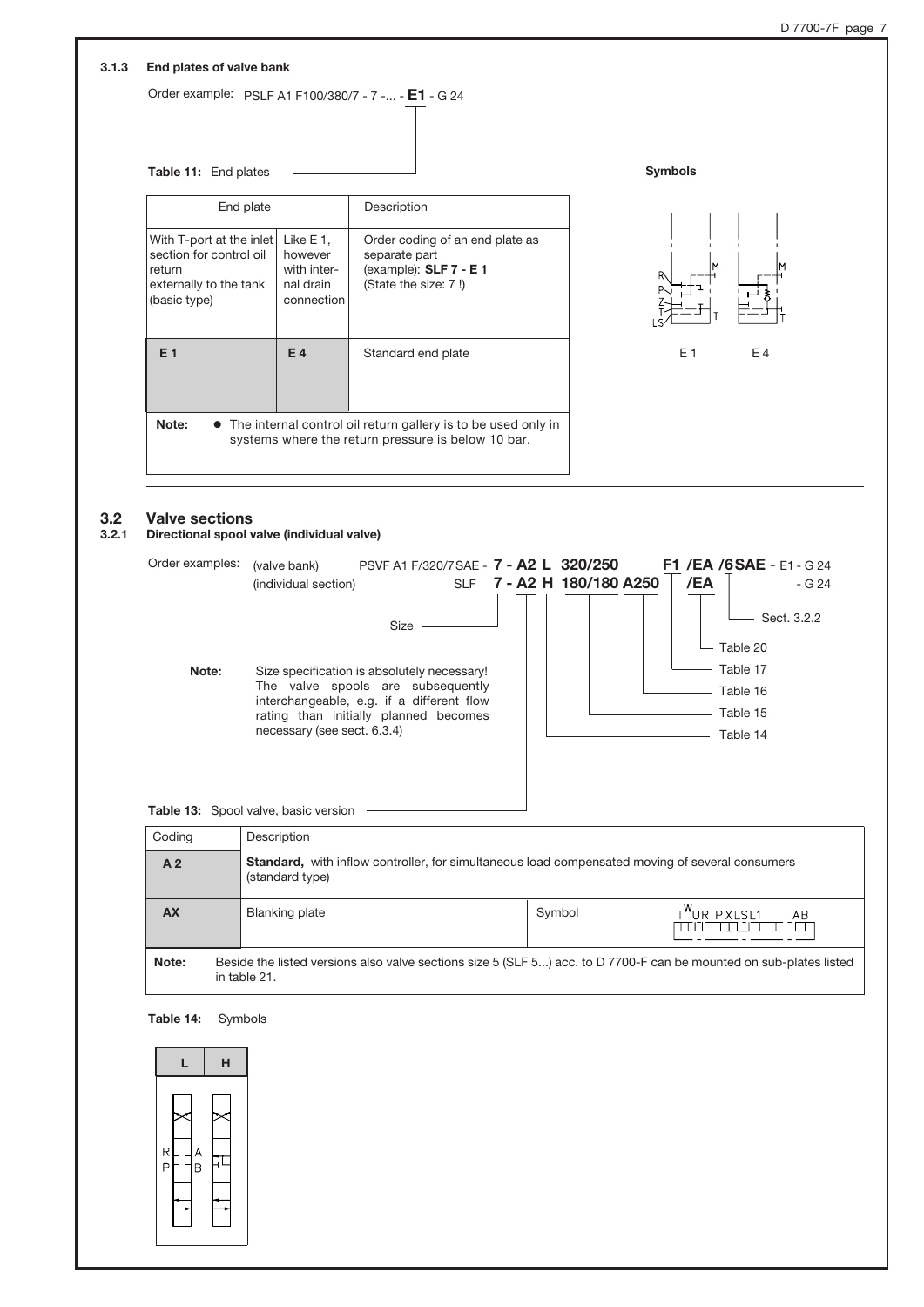### **Table 15:** Max. flow  $P \rightarrow A(B)$  acc. to the coding

| acc. to table 12 | Valve spool coding | Flow coding $Q_{A,B}$ (lpm)<br>at consumer port A and B |     |     |     |     |
|------------------|--------------------|---------------------------------------------------------|-----|-----|-----|-----|
| Coding           | Size               | 120                                                     | 180 | 250 | 320 | 400 |
| A <sub>2</sub>   |                    | 120                                                     | 180 | 250 | 320 | 400 |

The flow rate for the consumer ports A and B can be individually selected, e.g. 250/180, 250/400. This provides optimal adaptation to the respective consumer while exploiting the full functional spool lift. In addition there is the possibility of mechanical stroke limitation.

### Table 16: LS-pressure limiting valves, only available with spool valves featuring an inflow controller, coding A 2 (acc. to table 13!). These are no shock valves!

| Coding   | Description                                                                                            |  |  |  |
|----------|--------------------------------------------------------------------------------------------------------|--|--|--|
| AB       | Without pressure limitation                                                                            |  |  |  |
| A        | Pressure limitation at A with pressure specification                                                   |  |  |  |
| <b>B</b> | Pressure limitation at B with pressure specification                                                   |  |  |  |
| AB       | Pressure limitation at A and B with pressure<br>specification                                          |  |  |  |
|          | Pressure limitation $p_{min} = 50$ bar; $p_{max} = 400$ bar<br>Example: SLF 7-A2 H320/320 A250 B200/EA |  |  |  |

|                               |  |  | <b>Table 17:</b> Functional cut-off or prop. pressure limitation (only |
|-------------------------------|--|--|------------------------------------------------------------------------|
|                               |  |  | available with spool valves with inflow controller                     |
| coding A 2 acc. to table 13!) |  |  |                                                                        |

| Coding                                                                                                                                                                                                                                                                                             | Description                                                                                                                                                                      |  |  |  |  |
|----------------------------------------------------------------------------------------------------------------------------------------------------------------------------------------------------------------------------------------------------------------------------------------------------|----------------------------------------------------------------------------------------------------------------------------------------------------------------------------------|--|--|--|--|
| F <sub>0</sub> .                                                                                                                                                                                                                                                                                   | Without functional cut-off                                                                                                                                                       |  |  |  |  |
| F1, F2                                                                                                                                                                                                                                                                                             | Electric functional cut-off at A or B                                                                                                                                            |  |  |  |  |
| F <sub>3</sub>                                                                                                                                                                                                                                                                                     | Electric functional cut-off at A and B                                                                                                                                           |  |  |  |  |
| <b>FP1, FP2, FP3</b><br>FPH1, FPH2, FPH3                                                                                                                                                                                                                                                           | Prop. pressure limitation for A or B resp.<br>A and B.<br>version FPH. with additional emergency<br>actuation (no tools needed)                                                  |  |  |  |  |
| S <sub>1</sub>                                                                                                                                                                                                                                                                                     | Load signal ports U and W (G 1/8 (BSPP))<br>for external piping; tapped ports at valve<br>section                                                                                |  |  |  |  |
| There remains a residual pressure when the LS gallery is<br>relieved. When the return line is depressurized the residual<br>pressure will be: $p_{relieved} = \Delta p_{block} + \Delta p_{controller}$ ( $\Delta p_{controller} =$<br>control pressure of the inflow controller acc. to table 13) |                                                                                                                                                                                  |  |  |  |  |
| Coding F., FP.:<br>Coding S1:<br>G 12 IS                                                                                                                                                                                                                                                           | $\Delta p_{block} = 10 \text{ bar}$<br>$\Delta p_{block} = 5$ bar<br>$\Delta p_{\text{controller}} = 12 \text{ bar}$<br>Coding F FP not available with solenoids G 24 TEX 70 and |  |  |  |  |

| Table 18: | Combination possibilities for additional functions |
|-----------|----------------------------------------------------|
|-----------|----------------------------------------------------|

| Pressure<br>limitation | Functional cut-off |                                                            |  |
|------------------------|--------------------|------------------------------------------------------------|--|
|                        | F <sub>0</sub>     | F1, F2, F3, S1<br><b>FP1, FP2, FP3</b><br>FPH1, FPH2, FPH3 |  |
| <b>AB</b>              |                    |                                                            |  |
| A or B<br>A and B      |                    |                                                            |  |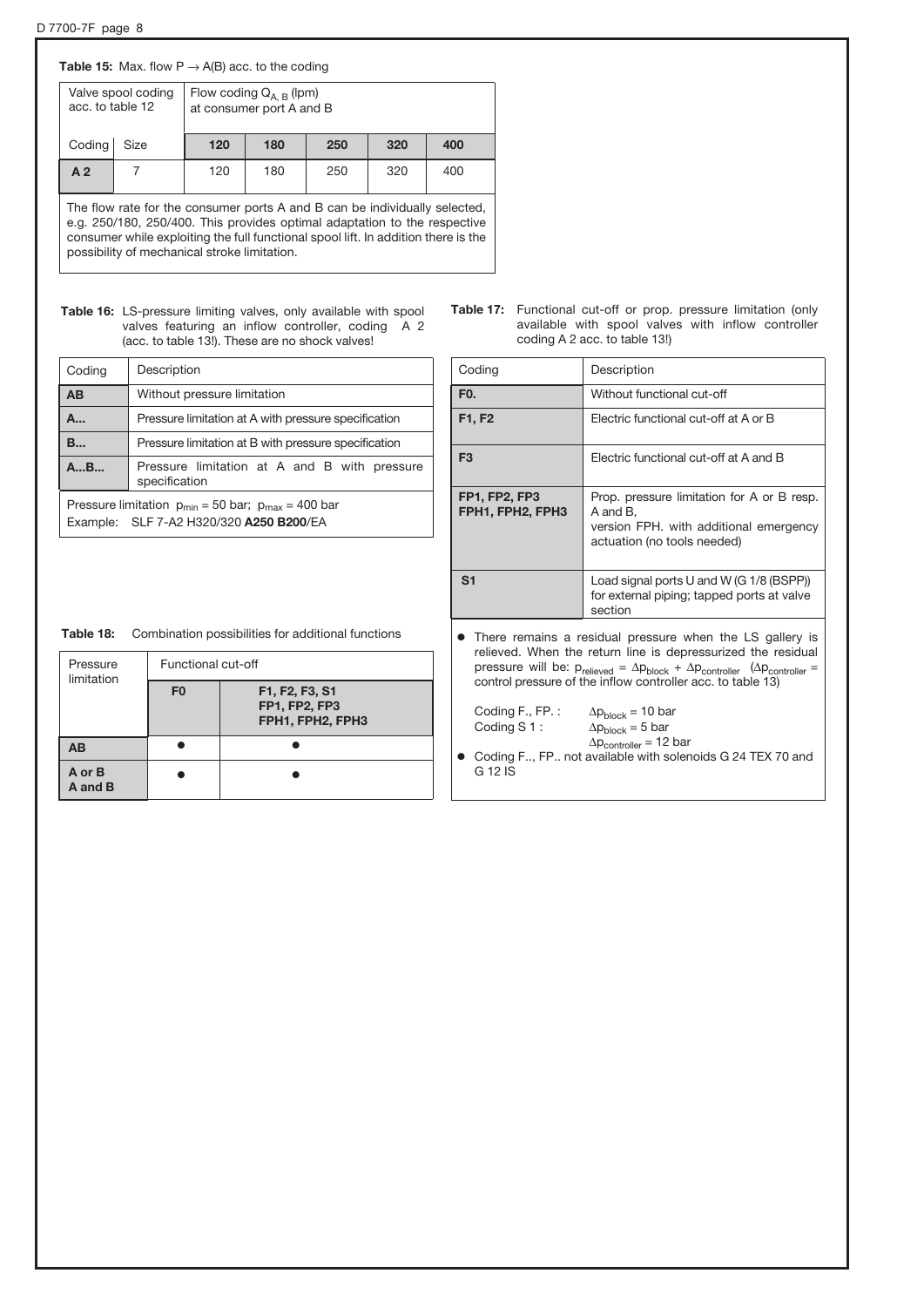#### Basic version (individual section acc. to table 13)

With respect to flow configuration and actuation, these symbols are neutral and must be supplemented by the corresponding flow pattern symbols illustrated in table 14, see also example in sect. 6.2

Additional function: LS-pressure limitation acc. to table 16 for spool valves with inflow controller (no shock valve!)



<u>t<sup>w</sup>ur pxlsl</u>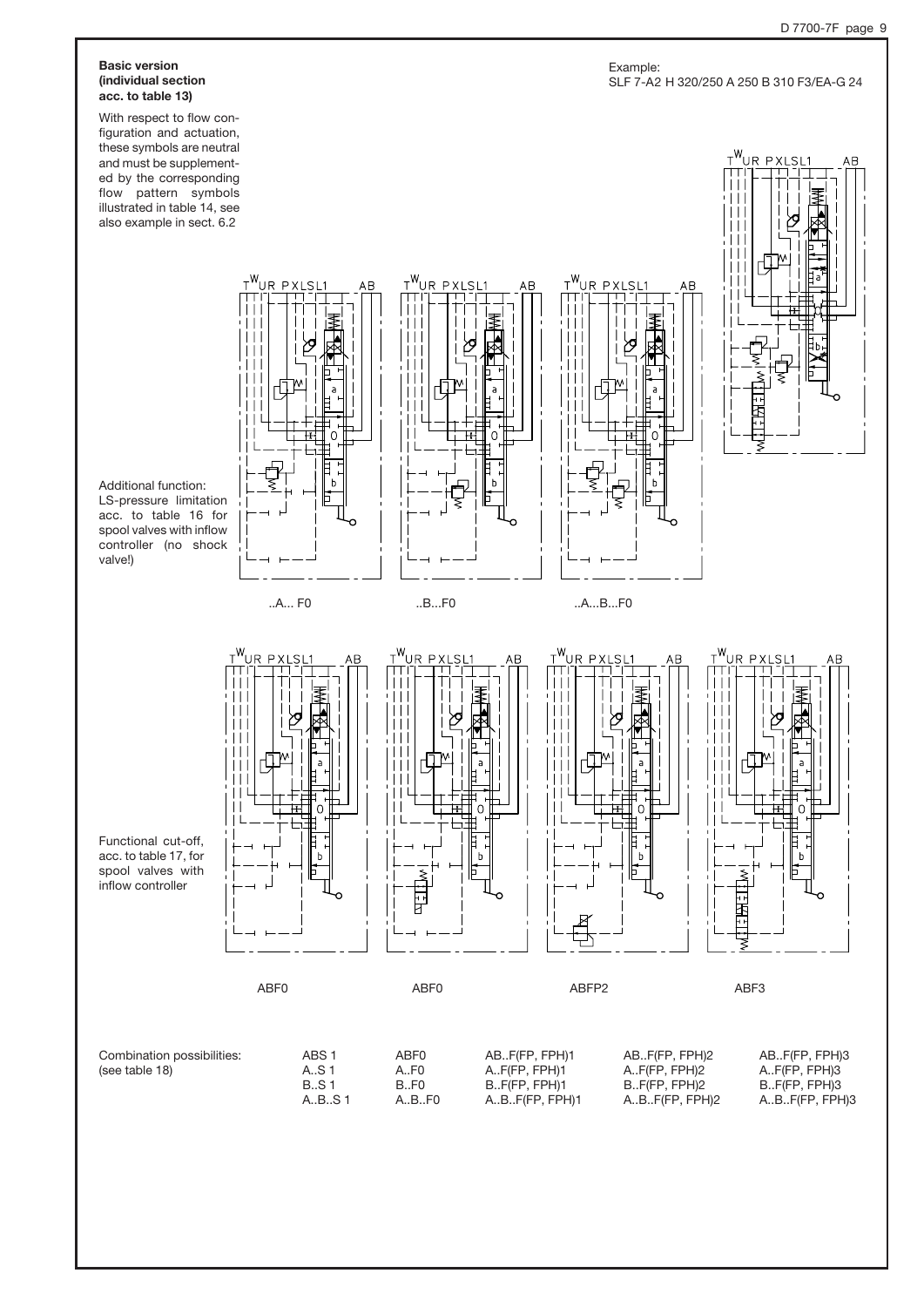| Nomenclature             | Manual actuation                                                                                                                                                                                                                                                                                                                          | Electro-hydraulic<br>actuation                                               |                                         | Hydraulic actuation                                                                                                 |                                         |                                                                                                                              |
|--------------------------|-------------------------------------------------------------------------------------------------------------------------------------------------------------------------------------------------------------------------------------------------------------------------------------------------------------------------------------------|------------------------------------------------------------------------------|-----------------------------------------|---------------------------------------------------------------------------------------------------------------------|-----------------------------------------|------------------------------------------------------------------------------------------------------------------------------|
|                          | Spring<br>return                                                                                                                                                                                                                                                                                                                          | electro-<br>hydraulic                                                        | Combination<br>with manual<br>actuation | hydraulic                                                                                                           | Combination<br>with manual<br>actuation | Combination with<br>solenoid and manual<br>actuation                                                                         |
| Coding                   | <b>E0A</b>                                                                                                                                                                                                                                                                                                                                | E                                                                            | EA                                      | <b>E0H</b><br><b>EOH UNF</b>                                                                                        | <b>E0HA</b><br><b>EOHA UNF</b>          | <b>HEA</b><br><b>HEA UNF</b><br>(HE, HE UNF)                                                                                 |
| Symbol                   | ₹<br>a<br>$\vert(\mathsf{R})\vert$<br>$A_1$<br>O<br>$B^{\mathsf{T}}$<br>$\langle P \rangle$<br>b                                                                                                                                                                                                                                          |                                                                              |                                         | 氡                                                                                                                   |                                         | 2                                                                                                                            |
| Manipulated<br>variables | Actuation angle<br>min. approx. 5°<br>max. approx. 30°                                                                                                                                                                                                                                                                                    | Control current ratio I/I <sub>N</sub><br>min. approx. 0.2<br>max. approx. 1 |                                         | Control pressure<br>min. approx. 5 bar<br>max. approx. 18 bar<br>max. perm. 40 bar                                  |                                         |                                                                                                                              |
| Note:                    | curves sect. 4.2.<br>· With actuations HE(A) observe also notes and circuit examples in sect. 6.1 i !<br>• Type E0 prepared for retrofitting of a solenoid actuation<br>• Type AR, ER, and EAR with detent in end position, stroke limitation not possible<br>• Type EM and EAM: Version with pressure gauge ports at the actuation heads |                                                                              |                                         | $\Gamma$ Type A.O. Actuation terms like with $\Gamma$ A. Type $\Gamma$ O.O. Actuation terms like with $\Pi$ , $\Pi$ |                                         | • Approximate values for start of flow at A or B (= min) up to max. consumer flow according to the flow coding table 15, see |

| $\bullet$ Type A 8: Actuation torque like with EA. Type E 9, E 9 A: Actuation torque like with H, HA |  |  |  |
|------------------------------------------------------------------------------------------------------|--|--|--|

| Type of actuation<br>/ coding | Suffix                                | Description                                                                                                                                                                                           | Example            | Symbols        |
|-------------------------------|---------------------------------------|-------------------------------------------------------------------------------------------------------------------------------------------------------------------------------------------------------|--------------------|----------------|
| <b>EOA, EA, HA, PA</b>        | l 1                                   | Manual actuation without hand lever. For dimensions see sect. 5.1.3. EA 1                                                                                                                             |                    |                |
| EOA, EA, H, HA                | <b>WA</b><br><b>WA-EX</b><br>WA-M2 FP | Integrated position sensor (Hall-sensor) with analogous signal output<br>(lift monitoring)<br>Coding WA-EX, version for explosion hazardous areas<br>Coding WA-M2 FP, intrinsic safe version (mining) | EA WA.<br>E0A 1 WA | <b>WA</b><br>U |
| EOA, EA, HA,<br>HEA, FA, FEH  | U                                     | Integrated spool monitoring for side indication<br>(Comparator, triggered signal: on/off)                                                                                                             | EA U               | <b>NAME</b>    |

### Table 20: Additional features for actuations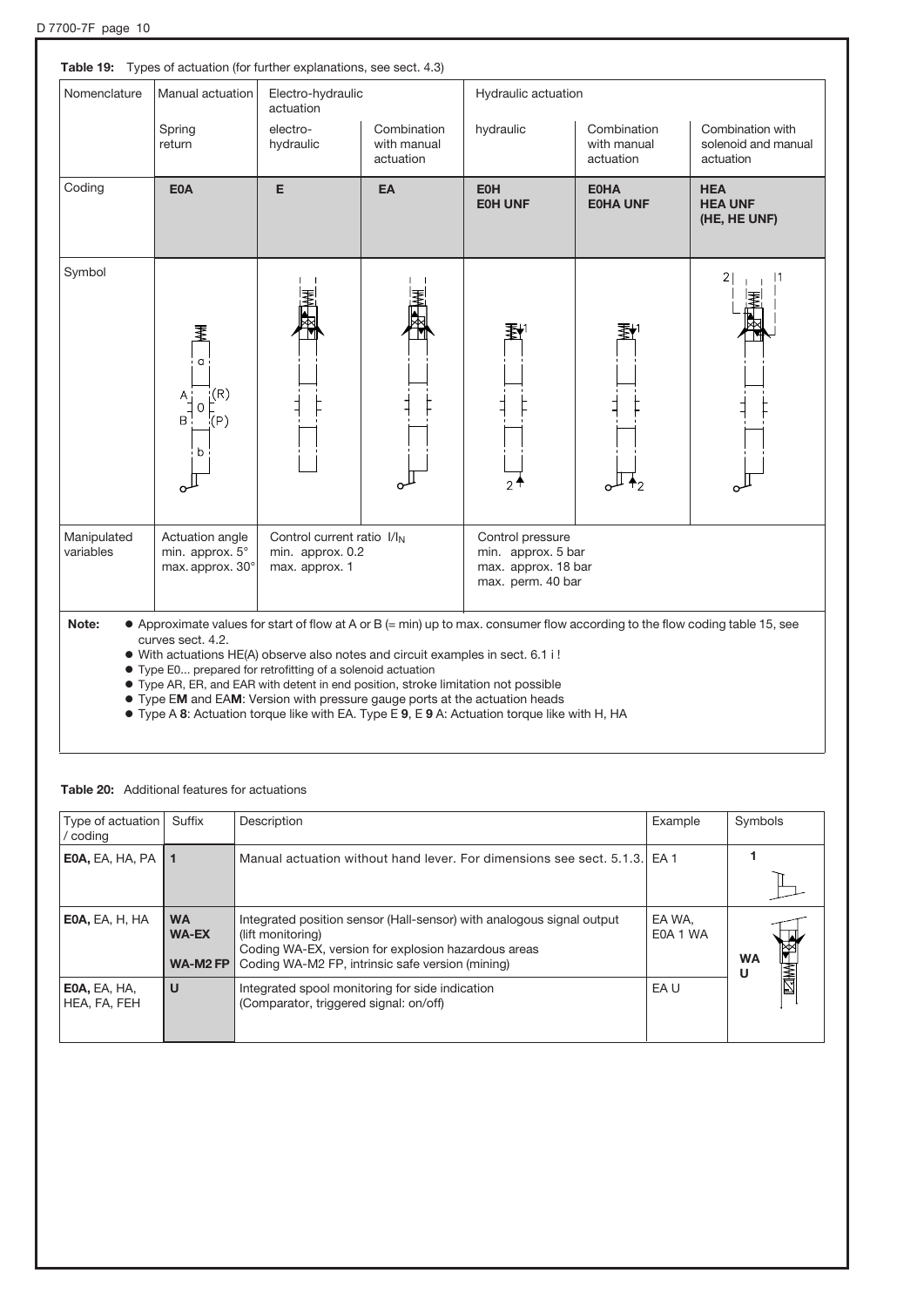| 3.2.2<br>Sub-plates  |                                                                  |             |                                                    |
|----------------------|------------------------------------------------------------------|-------------|----------------------------------------------------|
| Order example:       | PSVF A2 F/320/7 SAE-3-A2 L 250/180 A300 F1/EA /6 SAE - E1 - G 24 |             |                                                    |
|                      | PSVF A2/300/7-5-A2 H 320/250/EA                                  |             | $/55$ SAE - E4 - G 24                              |
|                      |                                                                  |             |                                                    |
|                      |                                                                  |             |                                                    |
| Table 21: Sub-plates |                                                                  |             |                                                    |
| Coding               | Port size for A and B                                            | <b>Size</b> | Description                                        |
|                      | ISO 228/1 (BSPP)                                                 |             |                                                    |
|                      |                                                                  |             |                                                    |
| $/6$ SAE             | SAE 1 1/4" (6000 psi)                                            | 7           | Sub-plate with SAE-flange                          |
|                      |                                                                  |             |                                                    |
|                      |                                                                  |             |                                                    |
| /55 SAE              | SAE 1" (6000 psi)                                                | 7           | Sub-plate with SAE-flange for valve section size 5 |

### Symbol



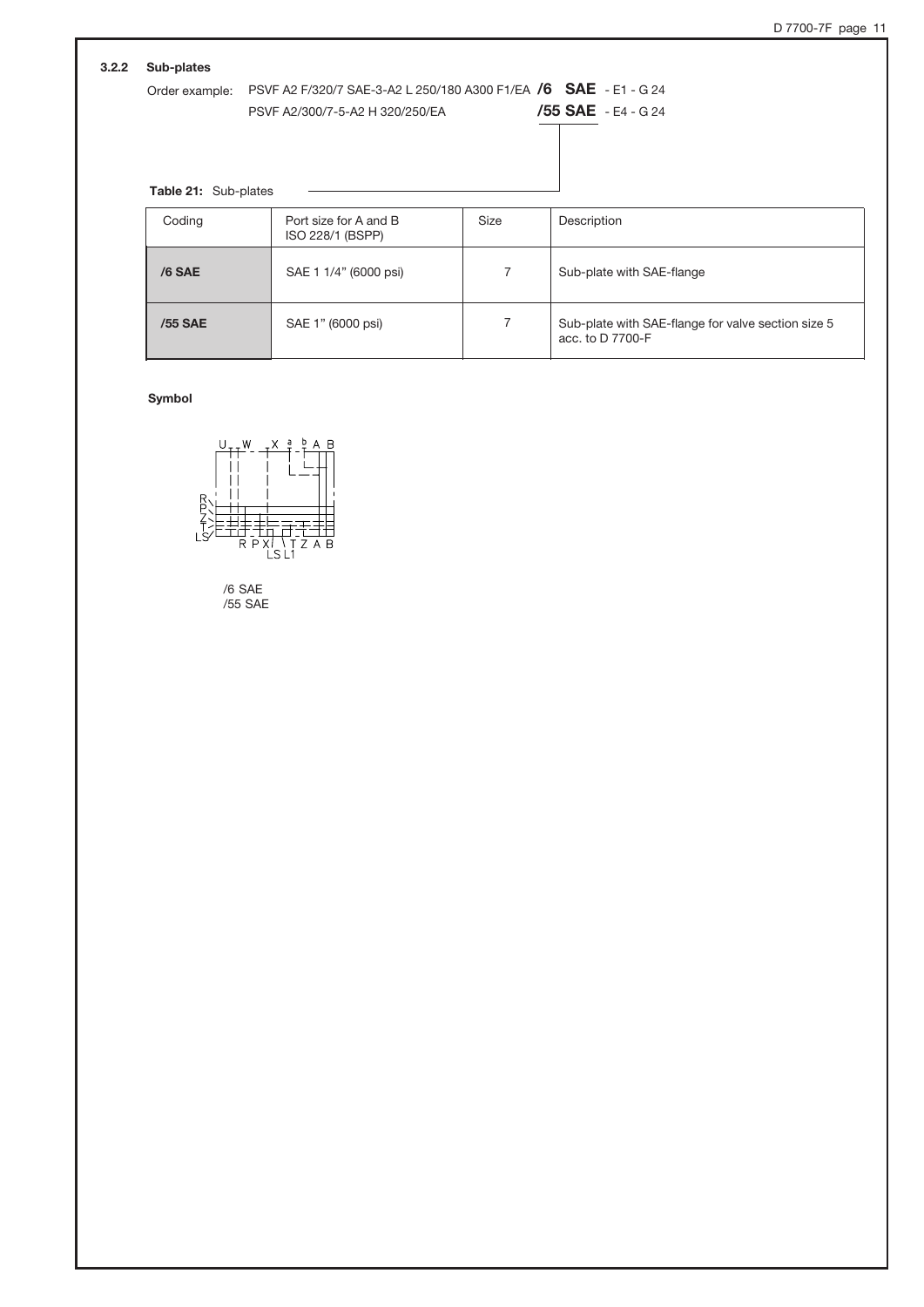# 4. Characteristic data<br>4.1 General and hydraulic

## General and hydraulic

Type coding

| Design                     |                                                                                                                                                                                                                                                                                                                                                                                                                                                                                                                                                                                                   |                                                                                                                                          |                                                                                                                                                                                                                                                                                                                 |  |  |
|----------------------------|---------------------------------------------------------------------------------------------------------------------------------------------------------------------------------------------------------------------------------------------------------------------------------------------------------------------------------------------------------------------------------------------------------------------------------------------------------------------------------------------------------------------------------------------------------------------------------------------------|------------------------------------------------------------------------------------------------------------------------------------------|-----------------------------------------------------------------------------------------------------------------------------------------------------------------------------------------------------------------------------------------------------------------------------------------------------------------|--|--|
| Mounting                   |                                                                                                                                                                                                                                                                                                                                                                                                                                                                                                                                                                                                   | Size 5                                                                                                                                   | See dimensional                                                                                                                                                                                                                                                                                                 |  |  |
|                            | Indiv. section                                                                                                                                                                                                                                                                                                                                                                                                                                                                                                                                                                                    | $4 \times M14$                                                                                                                           | drawings in sect. $5 + +$                                                                                                                                                                                                                                                                                       |  |  |
|                            | Valve bank                                                                                                                                                                                                                                                                                                                                                                                                                                                                                                                                                                                        | M10                                                                                                                                      |                                                                                                                                                                                                                                                                                                                 |  |  |
| Installation position      | Any                                                                                                                                                                                                                                                                                                                                                                                                                                                                                                                                                                                               |                                                                                                                                          |                                                                                                                                                                                                                                                                                                                 |  |  |
| Ports                      | P                                                                                                                                                                                                                                                                                                                                                                                                                                                                                                                                                                                                 | = Pressure inlet (pump)                                                                                                                  |                                                                                                                                                                                                                                                                                                                 |  |  |
|                            | R<br>$=$ Return                                                                                                                                                                                                                                                                                                                                                                                                                                                                                                                                                                                   |                                                                                                                                          |                                                                                                                                                                                                                                                                                                                 |  |  |
|                            | A,B<br>$=$ Consumer ports                                                                                                                                                                                                                                                                                                                                                                                                                                                                                                                                                                         |                                                                                                                                          |                                                                                                                                                                                                                                                                                                                 |  |  |
|                            | LS                                                                                                                                                                                                                                                                                                                                                                                                                                                                                                                                                                                                | U, W, $X =$ Load-signal outlet at the indiv. spool valve section<br>= Load-signal outlet e.g. connection of pump metering valve at PSVF. |                                                                                                                                                                                                                                                                                                                 |  |  |
|                            |                                                                                                                                                                                                                                                                                                                                                                                                                                                                                                                                                                                                   | Attention: No pressure input!                                                                                                            |                                                                                                                                                                                                                                                                                                                 |  |  |
|                            | M                                                                                                                                                                                                                                                                                                                                                                                                                                                                                                                                                                                                 | = Pressure gauge connection (pump side)                                                                                                  |                                                                                                                                                                                                                                                                                                                 |  |  |
|                            | Ζ<br>T.                                                                                                                                                                                                                                                                                                                                                                                                                                                                                                                                                                                           | = Pilot pressure connection (2040 bar inlet, 20 or 40 bar outlet)                                                                        |                                                                                                                                                                                                                                                                                                                 |  |  |
|                            | Y                                                                                                                                                                                                                                                                                                                                                                                                                                                                                                                                                                                                 | $=$ Control oil return port<br>$=$ Load-signal inlet port (end plate E 2 and E 5)                                                        |                                                                                                                                                                                                                                                                                                                 |  |  |
| Port size                  | P, R, A, B                                                                                                                                                                                                                                                                                                                                                                                                                                                                                                                                                                                        | $=$ Acc. to dimensional drawings (see sect. 5.1.10)                                                                                      |                                                                                                                                                                                                                                                                                                                 |  |  |
|                            | M, LS, Z, T, Y<br>U, W, X                                                                                                                                                                                                                                                                                                                                                                                                                                                                                                                                                                         | = G 1/4 conform. ISO 228/1 (BSPP) (see sect. 5.1.10)<br>$=$ Acc. to dimensional drawings (see sect. 5.1.10)                              |                                                                                                                                                                                                                                                                                                                 |  |  |
| Surface coating            | galvanized and olive-green anodized)                                                                                                                                                                                                                                                                                                                                                                                                                                                                                                                                                              | Indiv. valve section and sub-plates: All surfaces corrosion-inhibiting, gas nitrided                                                     | (Solenoid at actuation E and additional functions F1F3, FP1FP3, FPH1FPH3 inc                                                                                                                                                                                                                                    |  |  |
| Mass (weight) approx. (kg) | Size                                                                                                                                                                                                                                                                                                                                                                                                                                                                                                                                                                                              |                                                                                                                                          | 7                                                                                                                                                                                                                                                                                                               |  |  |
|                            | Inlet section                                                                                                                                                                                                                                                                                                                                                                                                                                                                                                                                                                                     | PSLF, PSVF                                                                                                                               | 12.0                                                                                                                                                                                                                                                                                                            |  |  |
|                            | Valve section                                                                                                                                                                                                                                                                                                                                                                                                                                                                                                                                                                                     | SLF with actuation                                                                                                                       |                                                                                                                                                                                                                                                                                                                 |  |  |
|                            |                                                                                                                                                                                                                                                                                                                                                                                                                                                                                                                                                                                                   | EOC, EOA, E, FEO, HEO, EOP<br>EA, E0PA                                                                                                   | 12.6 <sup>1</sup><br>13.01                                                                                                                                                                                                                                                                                      |  |  |
|                            |                                                                                                                                                                                                                                                                                                                                                                                                                                                                                                                                                                                                   | FE0A, HE0A                                                                                                                               | 12.61                                                                                                                                                                                                                                                                                                           |  |  |
|                            |                                                                                                                                                                                                                                                                                                                                                                                                                                                                                                                                                                                                   | FEA, HEA                                                                                                                                 | 13.0 <sup>1</sup>                                                                                                                                                                                                                                                                                               |  |  |
|                            | Sub-plates                                                                                                                                                                                                                                                                                                                                                                                                                                                                                                                                                                                        | /6 SAE, /55 SAE                                                                                                                          | 12.0                                                                                                                                                                                                                                                                                                            |  |  |
|                            | End plates                                                                                                                                                                                                                                                                                                                                                                                                                                                                                                                                                                                        | E1, E4                                                                                                                                   | 3.0                                                                                                                                                                                                                                                                                                             |  |  |
| Pressure fluid             |                                                                                                                                                                                                                                                                                                                                                                                                                                                                                                                                                                                                   | Hydraulic fluid (DIN 51524 table 1 to 3); ISO VG 10 to 68 (DIN 51519)<br>fluids e.g. HFA or HFC must not be used!                        | Viscosity range: min. 4; max. 1500 mm <sup>2</sup> /sec; Optimal operation range: 10500 mm <sup>2</sup> /sec<br>Also suitable are biodegradable pressure fluids of the type HEPG (Polyalkylenglycol) and HEES<br>(synth. Ester) at operation temperatures up to +70°C. HETG (e.g. rape seed oil) or water based |  |  |
| Temperature                | Ambient: approx. -40  +80°C; Fluid: -25  +80°C, pay attention to the viscosity range!<br>Start temperature down to -40°C are allowable (Pay attention to the viscosity range during start!),<br>as long as the operation temperature during consequent running is at least 20K (Kelvin) higher.<br>Biodegradable pressure fluids: Pay attention to manufacturer's information. With regard to the<br>compatibility with sealing materials do not exceed +70°C.<br>Observe restrictions for versions with ex-proof solenoid!                                                                       |                                                                                                                                          |                                                                                                                                                                                                                                                                                                                 |  |  |
| Rec. contamination class   | ISO 4406 20/18/15                                                                                                                                                                                                                                                                                                                                                                                                                                                                                                                                                                                 |                                                                                                                                          |                                                                                                                                                                                                                                                                                                                 |  |  |
| Operating pressure         |                                                                                                                                                                                                                                                                                                                                                                                                                                                                                                                                                                                                   | $p_{max}$ = 400 bar; Ports P, P1, A, B, LS, M, Y                                                                                         |                                                                                                                                                                                                                                                                                                                 |  |  |
|                            | The max, pressure achievable at the consumer side of the spool valves is lowered by the amount<br>equivalent to the internal control pressure drop at the 3-way flow regulator of the PSLF (see curves)<br>or at the pump flow regulator (PSVF).<br>Return port R(R1) $\leq$ 50 bar; port T pressure less with separate pipe (e.g. 8x1) to the tank. It is<br>recommended to employ end plate E 1, E 2, E 3, etc. with an additional leakage port, in case<br>higher return pressure is anticipated. Port Z approx. 20 or 40 bar (acc. to coding, see table 7)<br>(outlet); $\leq 40$ bar (inlet) |                                                                                                                                          |                                                                                                                                                                                                                                                                                                                 |  |  |
| Control circuit            |                                                                                                                                                                                                                                                                                                                                                                                                                                                                                                                                                                                                   | protected against malfunctions caused by contamination by means of a disk filter.                                                        | For control pressure, see Q-I-characteristics. The internal control oil circuit is sufficiently                                                                                                                                                                                                                 |  |  |
| Flow                       | Acc. to the specifications in table 14, in sect. 3.2.1                                                                                                                                                                                                                                                                                                                                                                                                                                                                                                                                            |                                                                                                                                          |                                                                                                                                                                                                                                                                                                                 |  |  |

1) + 0.4 kg at version with functional cut-off(coding F.., FP.., FPH.. acc. to table 16)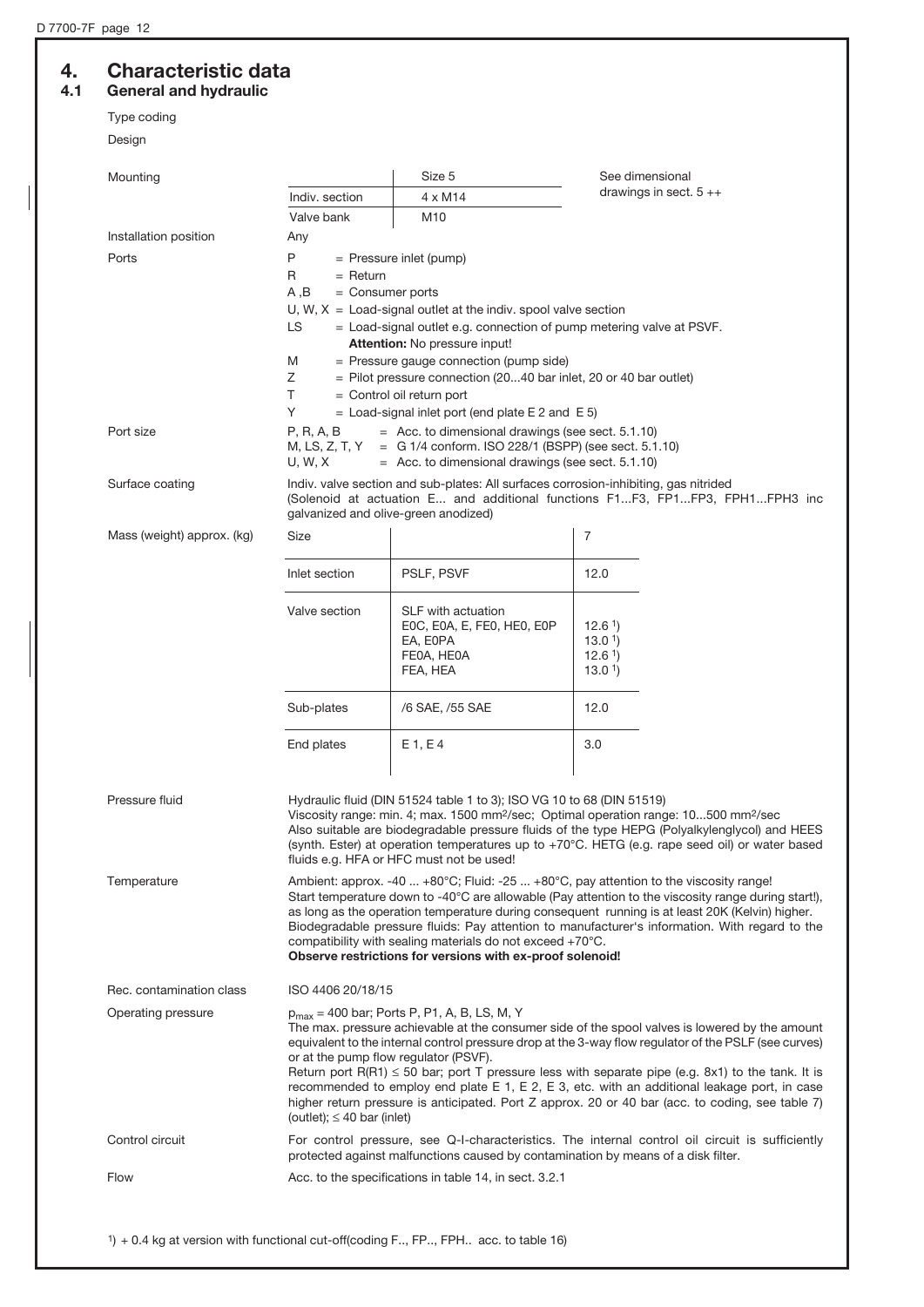### 4.2 Curves

Main pressure limiting valve in the inlet section Prop. pressure limitation





Size 7





Consumer flow curves (guide line, example is valve section with inflow controller type SLF. - A2 ../..)

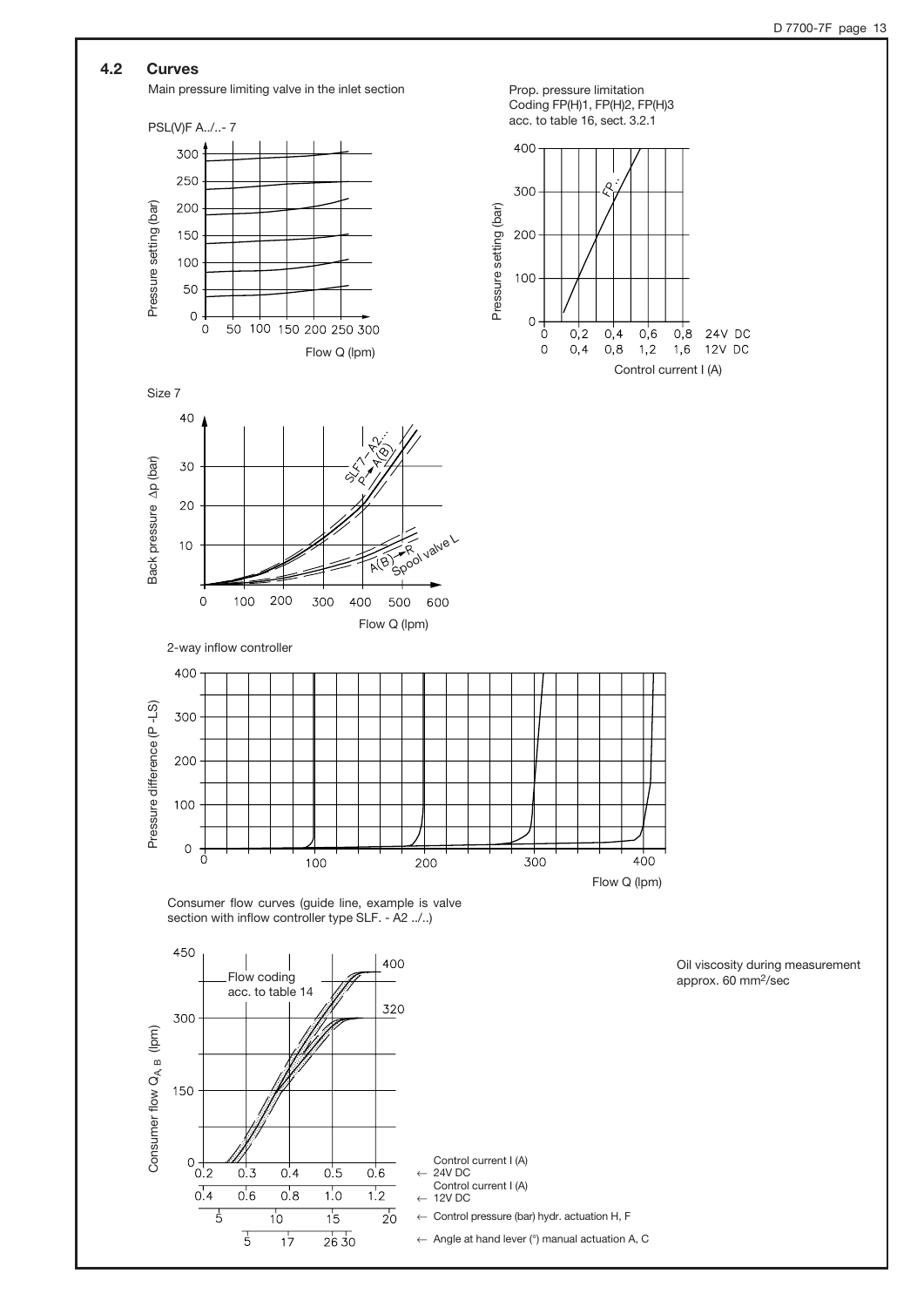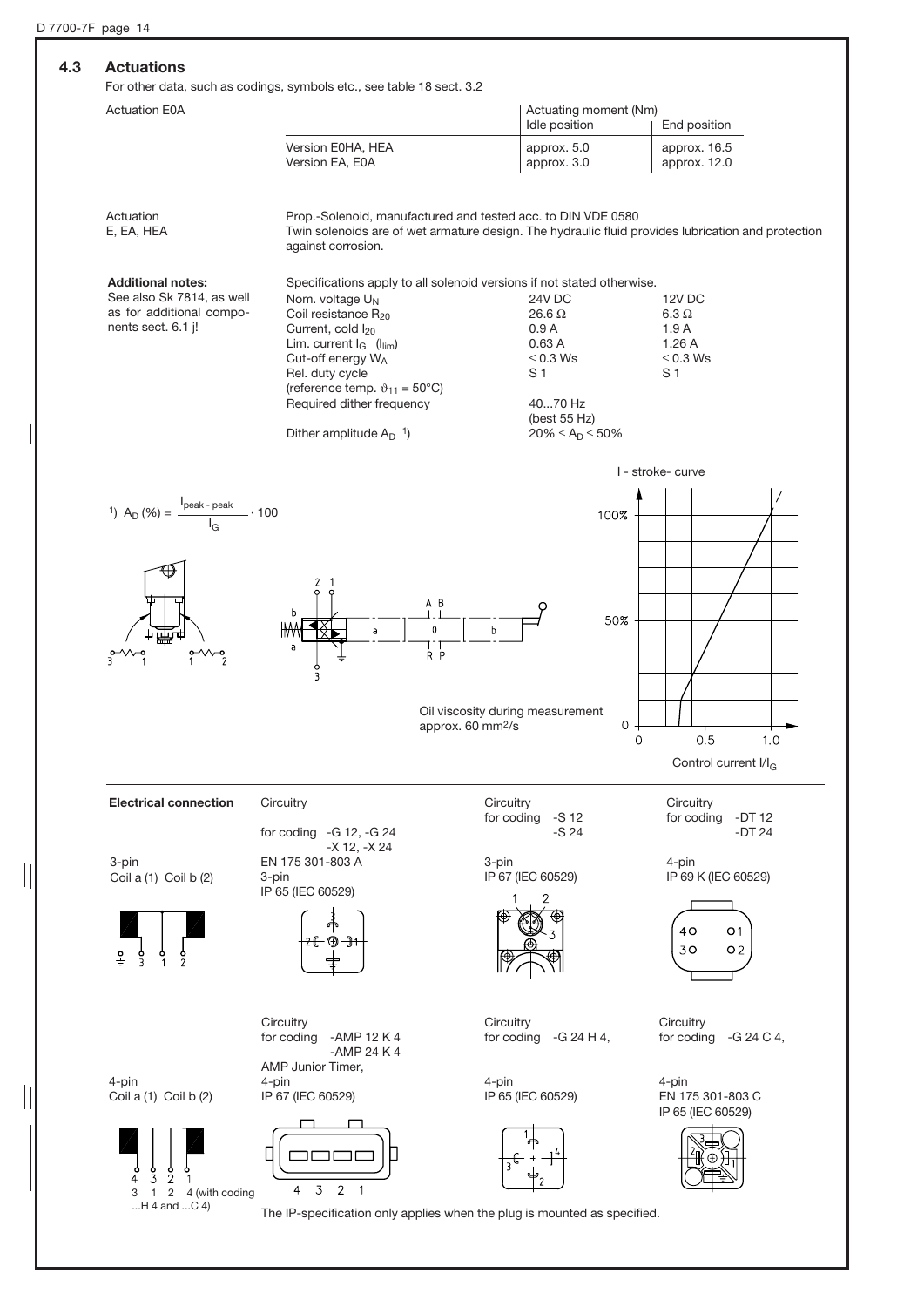Letter of conformity ATEX TÜV-A 02ATEX 0007 X Explosion-proof version of actuation E, EA, HE(A) Voltage specification G 24 EX, G 24 TEX Ex-proof level  $\bigcirc$  II 2 G Ex mb II 120 $\circ$ C (T4)  $\textcircled{\tiny{\textcircled{\tiny{1}}}}$  II 2 D Ex mbD 21 T120 $\textcirc$ C Attention: Duty cycle <br>
S 1, one coil energized per solenoid housing<br>
Protection class<br>
Protection class Additionally observe operating manuals IP 67 (IEC 60529) B 01/2002 and B ATEX Nom. voltage  $U_N$  24V DC<br>Coil resistance R<sub>20</sub> 26.6  $\Omega$ Coil resistance  $R_{20}$ Protect against direct sun light ! Current, cold  $I_{20}$  0.88 A<br>Lim. current  $I_{\odot}$  0.63 A Lim. current  $I_G$   $\overline{O}$  0.63 A<br>Max. residual ripple of the 15% supply voltage Max. residual ripple of the Not available in combination with other solenoids at the connection block (table 3a and 8), Conditions of use: ancillary blocks (table 19), intermediate plates Ambient temperature -35 ... +40°C (table 22), end plates (table 11) and functional Max. fluid temperature  $+70^{\circ}$ C Fuse  $I_F < 1.8$  A each solenoid must be safe guarded cut-off F.. (table 17). against overload and short-cut by fuse conforming IEC 60127 medium Surface coating **Housing zinc galvanized** Coil and connection cavity are molded Coil a (1) Coil b (2) Electrical design and testing conforming EN 60079-0, VDE 0170/0171 T1 and T9 Electrical connection  $4 \times 0.5$  mm<sup>2</sup><br>Cable length  $3 \text{ m or } 10 \text{ m}$ 3 m or 10 m (cable ÖLFLEX-440P ® Co. LAPP, D-70565 Stuttgart) For connection scheme. see "Actuation E, EA" (standard version) GN/YE Explosion-proof version of actuation E, EA, HE(A) Letter of conformity ATEX TÜV-A 02 ATEX 0007 X<br>Ex-proof level  $\bigcirc$  II 2 G Ex mb II 120°C Voltage specification G 24 EX 4, G 24 TEX 4  $\textcircled{\scriptsize{1}}$  II 2 G Ex mb II 120°C (T4)  $@$  II 2 D Ex mbD 21 T120 $°C$ Duty cycle S 1, one coil energized per solenoid housing Attention: Additionally observe operating manuals Protection class IP 67 (IEC 60529) B 01/2002 and B ATEX Nom. voltage  $U_N$  24V DC<br>Coil resistance Bay 26.6 Q Coil resistance  $R_{20}$  26.6  $\Omega$ <br>Current, cold  $I_{20}$  0.88 A Protect against direct sun light ! Current, cold  $I_{20}$  0.88 A<br>
Lim. current  $I_{\odot}$  0.63 A Lim. current  $I_G$   $\sim$  0.63 A<br>Max. residual ripple of the 15% supply voltage Not in to combination with functional cut-off Max. residual ripple of the F(FP).. (table 17) or all other solenoids moun-Conditions of use: ted on connection blocks (table 3 a, 8), ancillary Max. ambient temperature  $-35...+40^{\circ}$ C<br>Max. fluid temperature  $+70^{\circ}$ C blocks (table 19), intermediate plates (table 22) Max. fluid temperature Fuse  $I_F < 1.8$  A each solenoid must be safe guarded and end plates (table 11) against overload and short-cut by fuse conforming IEC 60127 medium Surface coating **Housing zinc galvanized** Coil and connection cavity are molded Coil a (1) Coil b (2) Electrical design and testing conforming EN 60079-0, VDE 0170/0171 T1 and T9 Electrical connection  $4 \times 0.5$  mm<sup>2</sup> Cable length 3 m or 10 m (cable ÖLFLEX-440P ® Co. LAPP, D-70565 Stuttgart) For connection scheme. see "Actuation E, EA" (standard version) Letter of conformity IEC IEC Ex IBE 09.0005 X<br>Letter of conformity ATEX IBExU07 ATEX 1089 X Explosion-proof version of actuation E, EA, HE(A) Letter of conformity ATEX Voltage specification G 24 TEX 70 Ex-proof level  $\bigcirc$  II 2 G Ex d IIB T4 O II 2 D Ex tD A21 T135°C Attention: Additionally observe operating manuals Duty cycle <br>
S 1, one coil energized per solenoid housing<br>
Protection class<br>
Protection class B 09/2006 und B ATEX IP 67 (IEC 60529) Nom. voltage  $U_N$  24V DC<br>Coil resistance R<sub>20</sub> 80  $\Omega$ Protect against direct sun light ! Coil resistance  $R_{20}$ Lim. current  $I_G$  0.24 A<br>Max. residual ripple of the 15% supply voltage Max. residual ripple of the Not in to combination with functional cut-off F(FP).. (table 17) or all other solenoids mounted on Conditions of use: connection blocks (table 3 a, 8), ancillary blocks Max. ambient temperature -20 ... +70°C (table 19), intermediate plates (table 22) and end Max. fluid temperature  $+70^{\circ}$ C Fuse  $I_F < 0.5$  A each solenoid must be safe guarded plates (table 11) against overload and short-cut by fuse conforming IEC 60127 medium Surface coating **Housing zinc galvanized** Coil and connection cavity are molded Coil a (1) Coil b (2)Electrical design and testing conforming, EN 60079-ß, VDE 0170/0171 T1 and T9 Electrical connection 4+1 x 0.5 mm2 Cable length 3 m or 10 m (cable ÖLFLEX-440P ® Co. LAPP,

For connection scheme. see "Actuation E, EA" (standard version)

GN/YE

D-70565 Stuttgart)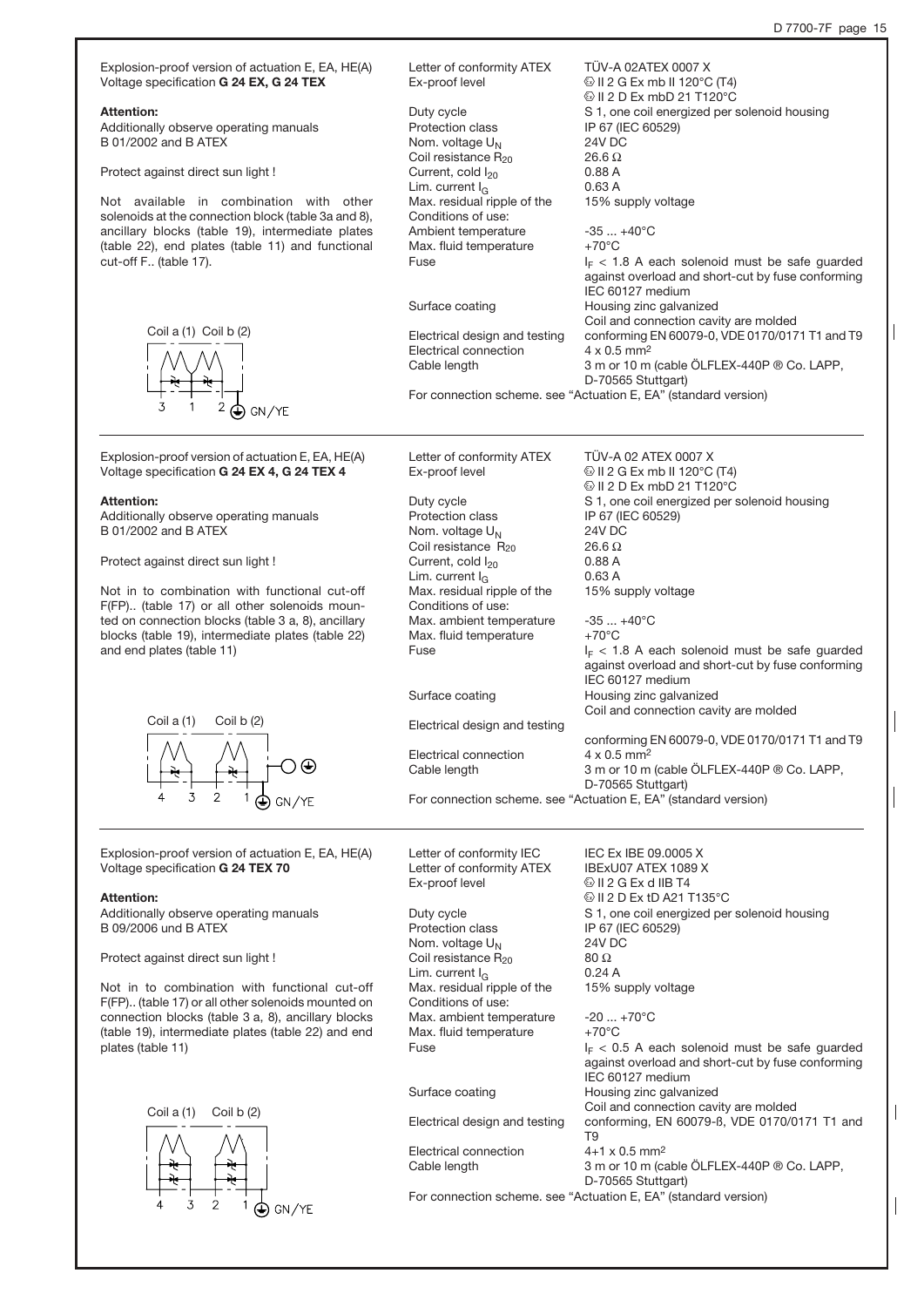Explosion-proof version of actuation E, EA (intrinsic save, flame proof) Voltage specification G 12 IS

#### Attention:

Additionally observe operating manuals B 04/2005 and B ATEX

Not in to combination with functional cut-off F(FP).. (table 17) or all other solenoids mounted on connection blocks (table 3 a, 8), ancillary blocks (table 19), intermediate plates (table 22) and end plates (table 11)





Explosion-proof version of actuation E, EA (flame proof) Voltage specification G 24 MSHA

#### Attention:

Additionally observe operating manuals B 05/2006 and B ATEX

Not available in combination with other solenoids at the connection block (table 3a and 8), ancillary blocks (table 19), intermediate plates (table 22), end plates (table 11) and functional cut-off F(FP) .. (table 17). Exception: A combination with functional

cut-off FP.. (table 17) together with intermediate plate 7709 090 is available.

Coil a (1) Coil b (2)



Explosion-proof version of actuation E, EA, HE(A) (flame proof) Voltage specification G 24 M2 FP

Coil a (1) Coil b (2)



Actuation E0H, E0HA, HEA, E0F, E0FA, FEA

Letter of conformity IEC IEC Ex IBE 09.0006 X Letter of conformity ATEX IBExU05ATEX 1116 X<br>Ex-proof level  $\bigcirc$  IM1 Ex d ia l **Ex dia I**  $\textcircled{k}$  I M2 Ex d ib I Duty cycle (ED) S 1, one coil energized per solenoid housing Protection class IP 67 (IEC 60529) Nom. voltage  $U_N$  12V DC<br>
1. 1.7 A  $I_1$  1.7 A Lim. current  $I_G$  0.4 A<br>Power. cold  $R_{20}$  22  $\Omega$ Power, cold  $R_{20}$ Conditions of use: max. ambient temperature  $-20 ... +40^{\circ}C$ <br>max. fluid temperature  $+70^{\circ}C$ max. fluid temperature Surface coating **Example 20** Housing galvanically zinc coated Coil and connection cavity are moulded Electrical design and testing conforming EN 60079-0 (general requests), EN 60079-25 (intrinsic save "i"), EN 60079-1(pressure resistant encapsulation "d") Electrical connection 4 x 0.5 mm<sup>2</sup> Cable length 3 m or 10 m (cable ÖLFLEX-EB ® Co. LAPP, D-70565 Stuttgart) Coded leads: 1-4, insulation color: fair blue) The complete circuit has to be designed and get approved acc. to EN 60079-25.

Note: Due to the utilized clamp diodes at the pulsed prop. amplifier PWM it is not possible to measure the coil current during operation. Readings will usually be too low and are additionally dependent on the supply voltage and the coil resistance.

MSHA-approval (USA) 18-NXA 05 0003-0 MA-approval (China) J2007101 Letter of conformity IEC IEC Ex IBE 09.0004 X Letter of conformity ATEX IBEx U05 ATEX 1115 X Ex-proof level  $\bigcirc$  I M2 Ex d I Duty cycle S 1, one coil energized per solenoid housing Protection class IP 67 (IEC 60529) Nom. voltage  $U_N$  24V DC<br>Coil resistance R<sub>20</sub> 26.6 Ω Coil resistance  $R_{20}$  26.6  $\Omega$ <br>
Lim. current  $I_2$  0.63 A Lim. current  $I_G$  0.63 A Current cold  $I_{\text{eq}}$  0.9 A Current. cold  $I_{20}$ Conditions of use: Max. ambient temperature -20 ... +40°C Max. fluid temperature  $+70^{\circ}$ C Fuse  $I = \max. 3x I_{G_1}$  each solenoid must be safe guarded against overload and short-cut by fuse conforming IEC 60127-2 UL 248 Surface coating **Housing zinc galvanized** Coil and connection cavity are molded Electrical design and testing conforming EN 60079-0 (general requests), EN 60079-1pressure resistant encapsulation "d") Electrical connection 4 x 18 AWG (approx. 0.8 mm<sup>2</sup>) Cable length 3 m or 10 m Leads BK, WH, RD, GN; Item-No. 40003, General Cable

Letter of conformity ATEX **IBEX U05 ATEX 1115 X** Letter of conformity ANZEx ANZEx 10.3019X

Electrical connection 4 x 0.75 mm<sup>2</sup>, shielded connection line.

For additional information see coding G 24 MSHA

Control pressure approx. 5 bar (start of movement) approx. 18 bar (max. movement) max. perm. pressure 40 bar The remote control pipes to the control ports 1 and 2 must be externally piped. Supply is via proportional pressure reducing valve e.g. type FB2/18 etc. or KFB2/18 (both acc. to D 6600)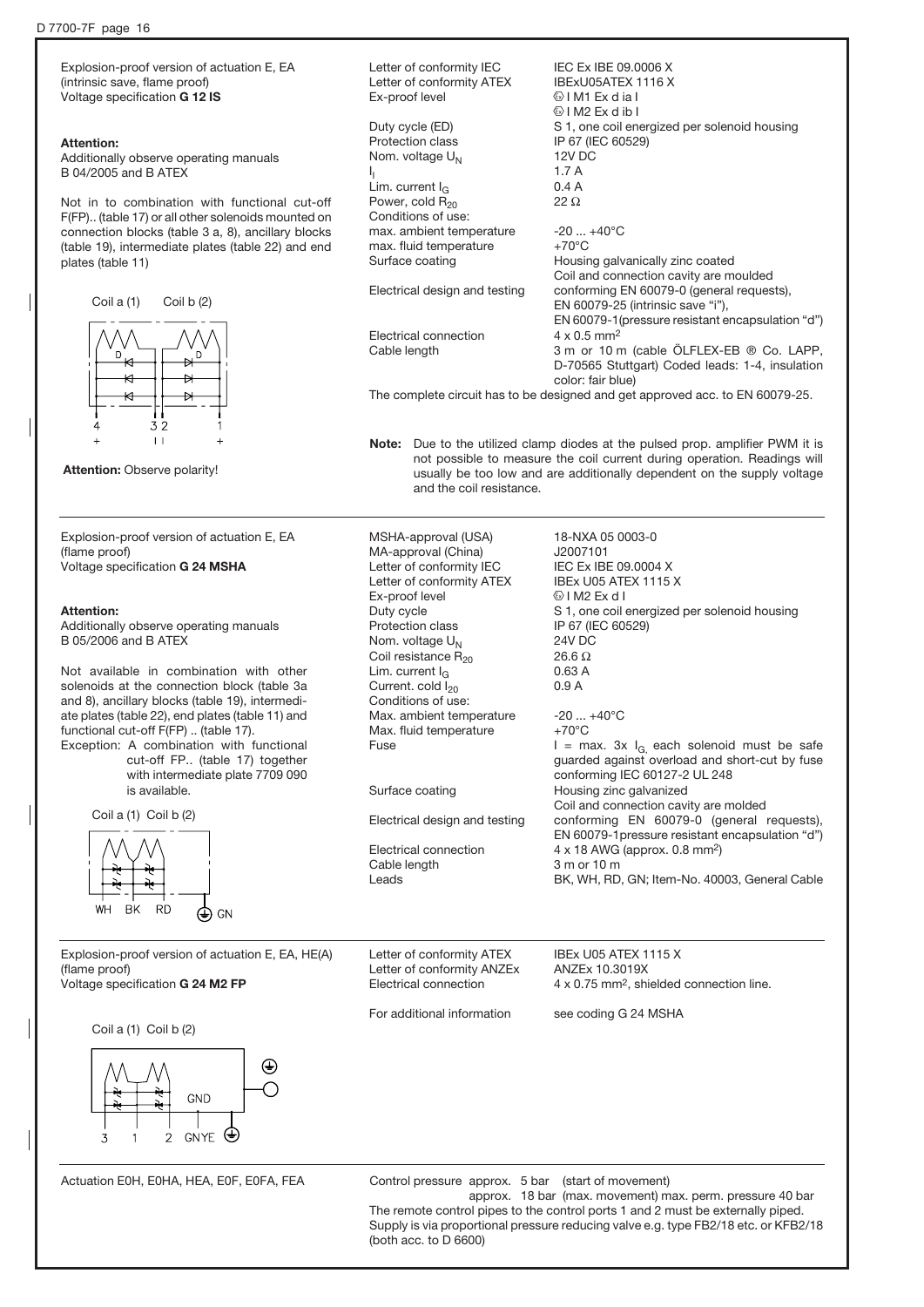

Actuation suffix U Comparator

**Circuitry** 

Coding G...

![](_page_16_Figure_5.jpeg)

Coding AMP...

![](_page_16_Figure_7.jpeg)

(lift monitoring / side indication)

| Pin   | Signal                               | Description                                                                           |                                                             |                                                                         |
|-------|--------------------------------------|---------------------------------------------------------------------------------------|-------------------------------------------------------------|-------------------------------------------------------------------------|
| 2     | OUT <sub>A</sub><br>OUT <sub>B</sub> | PNP-transistor<br>conducting to plus)<br><b>PNP-transistor</b><br>conducting to plus) | Open-Collector:<br>$I_{max}$ = 10 mA<br>short-circuit proof | 33V<br>$+U_B \rightarrow +$<br>n 68<br>$1 \mu F +$<br>OUT<br><b>GND</b> |
| 3     | $+U_{B}$                             | 10  32V DC                                                                            | Residual ripple $\leq 10\%$                                 |                                                                         |
| 4/GND | <b>GND</b>                           | OV DC                                                                                 |                                                             |                                                                         |

Electrical connection acc. to coding, see table 10

| Signal table  |                         |                  |                  |  |
|---------------|-------------------------|------------------|------------------|--|
| Ident.<br>No. | Spool<br>movement       | OUT <sub>A</sub> | OUT <sub>B</sub> |  |
|               | Idle position<br>middle | ON               | ON               |  |
| 2             | $P \rightarrow B$       | <b>OFF</b>       | ON               |  |
| 3             | $P \rightarrow A$       | ON               | OFF              |  |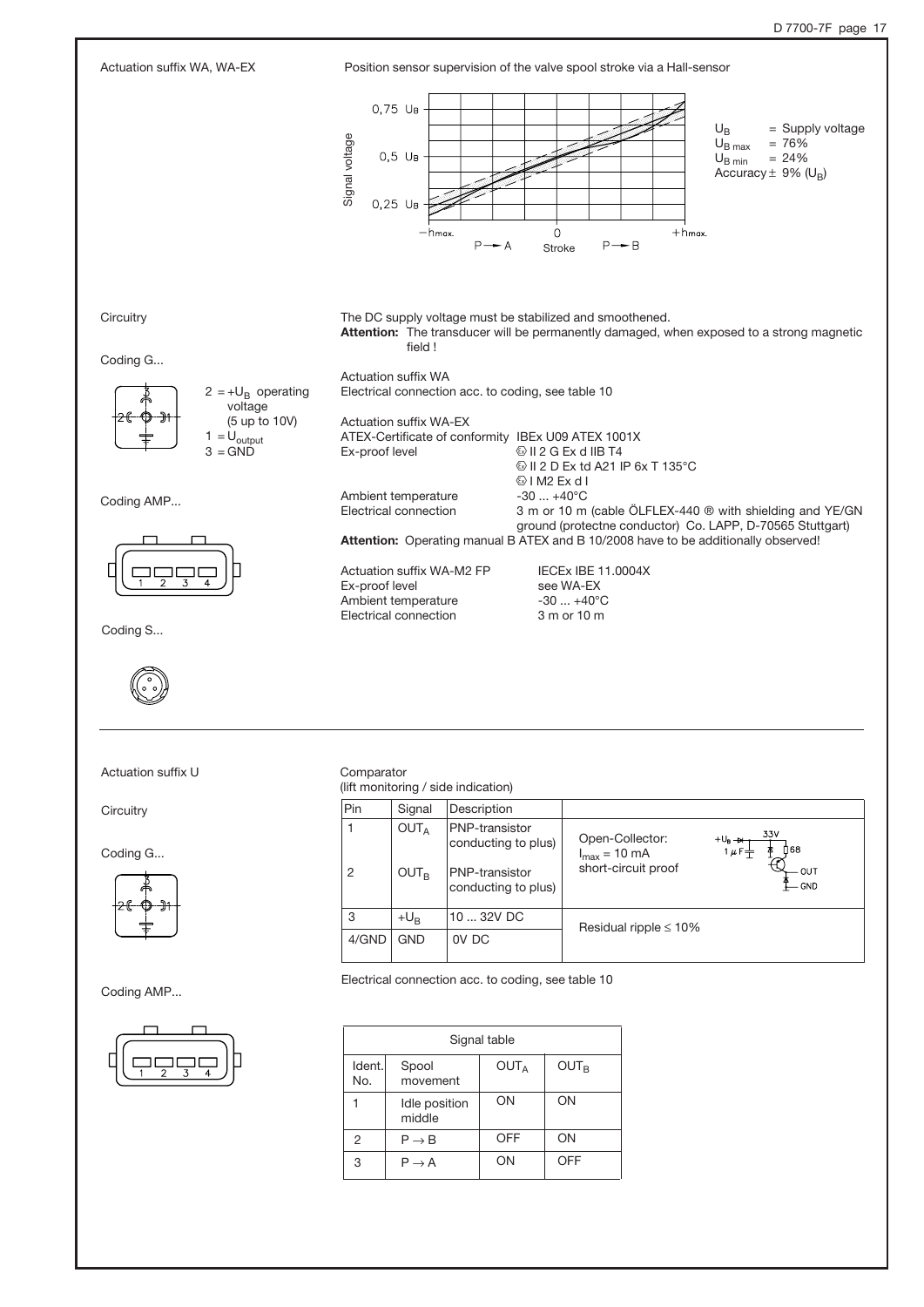### 4.4 Functional cut-off, prop. pressure limitation

| Functional cut-off | On/Off solenoid with manual emergency actuation<br>Nom. voltage $U_N$<br>Coil resistance $R_{20}$<br>Current, cold I <sub>20</sub><br>Current, warm $I_{70}$<br>Cut-off energy $W_A$<br>Rel. duty cycle $1$ )<br>(reference temp. $\vartheta$ 11 = 50°C) | 24V DC<br>12V DC<br>$34.8\ \Omega$<br>$8.7 \Omega$<br>0.69A<br>1.38 A<br>0.97A<br>0.48A<br>$\leq 0.3$ Ws<br>$\leq 0.3$ Ws<br>S <sub>1</sub><br>S <sub>1</sub> |                                                                       |
|--------------------|----------------------------------------------------------------------------------------------------------------------------------------------------------------------------------------------------------------------------------------------------------|---------------------------------------------------------------------------------------------------------------------------------------------------------------|-----------------------------------------------------------------------|
|                    | Electrical connection<br>Protection type (assembled)                                                                                                                                                                                                     | EN 175 301-803 A<br>IP 65 (IEC 60529)                                                                                                                         |                                                                       |
|                    | Circuitry                                                                                                                                                                                                                                                | Coil b<br>Coil a                                                                                                                                              | ↮<br>$3^{\circ\vee\vee}$ <sup>2</sup><br>$\sim$<br>$(P - B)$<br>(P-A) |
|                    |                                                                                                                                                                                                                                                          | $\frac{1}{2}$                                                                                                                                                 |                                                                       |

<sup>1</sup>) Note: The duty cycle refers to one coil only of each twin solenoid. The perm. duty cycle is only 50%, when both coils are energized simultaneously

Prop. pressure limitation

Prop. solenoid, with manual emergency actuation. For connection pattern, see functional cut-off. For electrical data, see actuation E, EA.

### 4.5 Other solenoid valves

| Electrical data          | - Connection blocks<br>coding Z, ZM, V |        | Connection blocks<br>$\sim$<br>coding F, D<br>End plates<br>Ξ.<br>coding $E$ 3, $E$ 6 |        | Connection blocks<br>$\sim$<br>coding PA, PB, PD |        |
|--------------------------|----------------------------------------|--------|---------------------------------------------------------------------------------------|--------|--------------------------------------------------|--------|
| Additional documentation | D 7490/1 E (type EM)                   |        | D 7470 A/1 (type WN 1, WH 1)                                                          |        |                                                  |        |
| Nom. voltage $U_N$       | 24V DC                                 | 12V DC | 24V DC                                                                                | 12V DC | <b>24V DC</b>                                    | 12V DC |
| Nom. power $P_N$         | 21 W                                   | 21 W   | 24.4 W                                                                                | 24.4 W | 21 W                                             | 21 W   |
| Nom. current $I_{N}$     | 0.63A                                  | 1.2A   | 1 A                                                                                   | 2 A    | 0.63A                                            | 1.26A  |

#### Electr. connection

**Circuitry** with coding **Circuitry** with coding -G 12, -G 24 -X 12, -X 24 EN 175 301-803 A IP 65 (IEC 60529) **Circuitry** with coding -S 24 Plug Co. SCHLEMMER Type SL-10 IP 67 (IEC 60529) **Circuitry** with coding -AMP 24 K 4 AMP Junior Timer 2-pin IP 65 (IEC 60529)

PA, PB, PD -G 12, -G 24 -X 12,-X 24 Slim design industrial standard contact clearance 11 mm IP 65 (IEC 60529)

![](_page_17_Figure_11.jpeg)

![](_page_17_Picture_12.jpeg)

![](_page_17_Picture_13.jpeg)

![](_page_17_Picture_14.jpeg)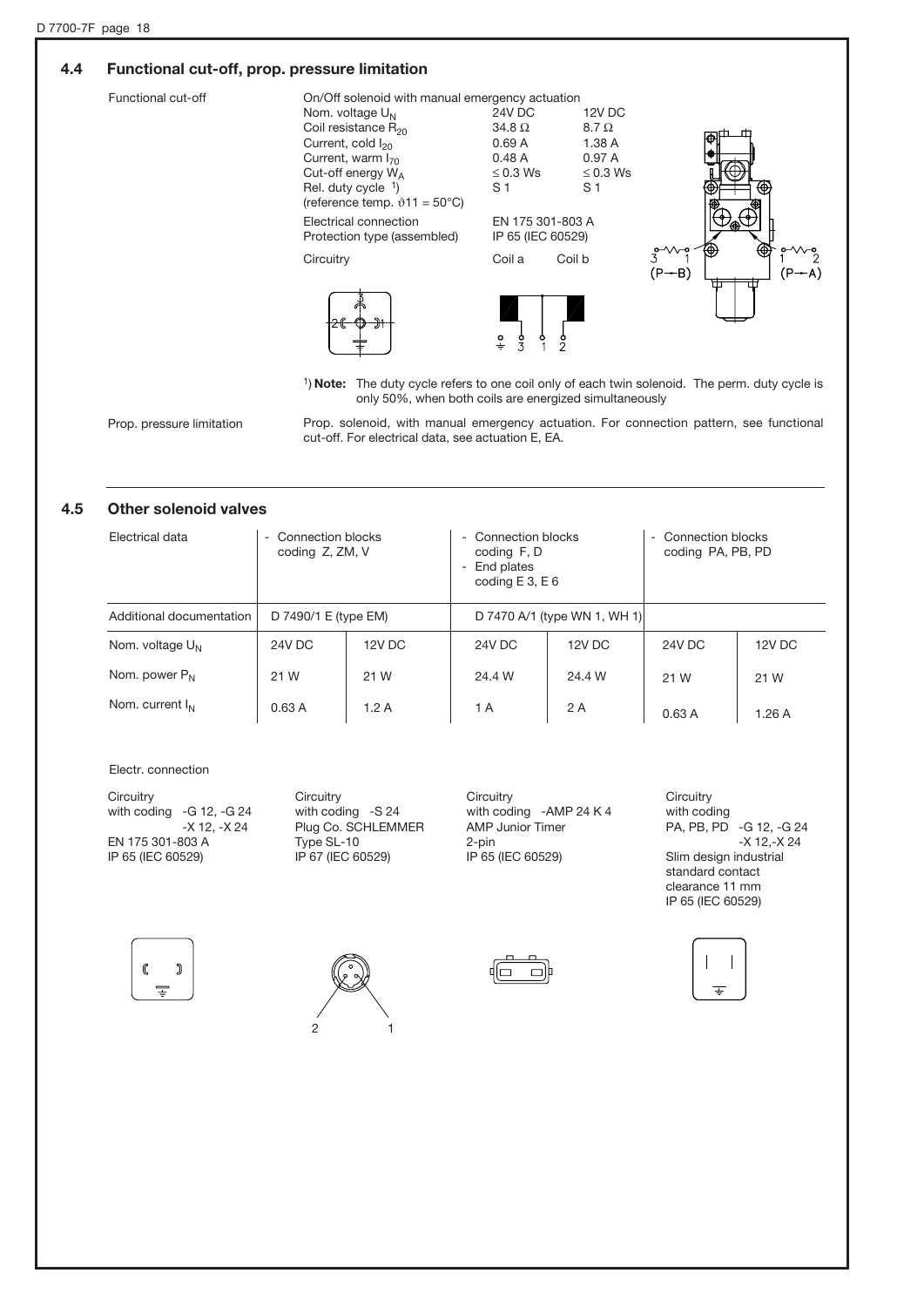### 5. Dimensions

**5.1 Size 7**<br>5.1.1 Hole pa Hole pattern of the sub-plate

![](_page_18_Figure_4.jpeg)

![](_page_18_Figure_5.jpeg)

![](_page_18_Figure_6.jpeg)

![](_page_18_Figure_7.jpeg)

| Ports        | ∅d  | $\vert$ O-ring $\vert$<br>PUR 90 Sh |
|--------------|-----|-------------------------------------|
| P            | 20  | 29.82x2.62                          |
| F(R)         | 20  | 29.82x2.62                          |
| M, LS, L1, Z | 4.7 | 6.07x1.78                           |

| Inlet section: | Valve section: |
|----------------|----------------|
|                |                |

| Ports             | Ød  | $O$ -ring $1)$<br><b>PUR 90 Sh</b> |
|-------------------|-----|------------------------------------|
| P. A. B           | 24  | 26.64x2.62                         |
| R                 | 18  | 20.29x2.62                         |
| LS, T, U, W, X, Z | 4.7 | 6.07x1.78                          |
| l 1               | 4.7 | 7.65x1.78                          |

1) These O-rings are also available as complete seal kits, see also sect. 6.3.2 DS 7700-F 71

Valve section: DS 7700-F 72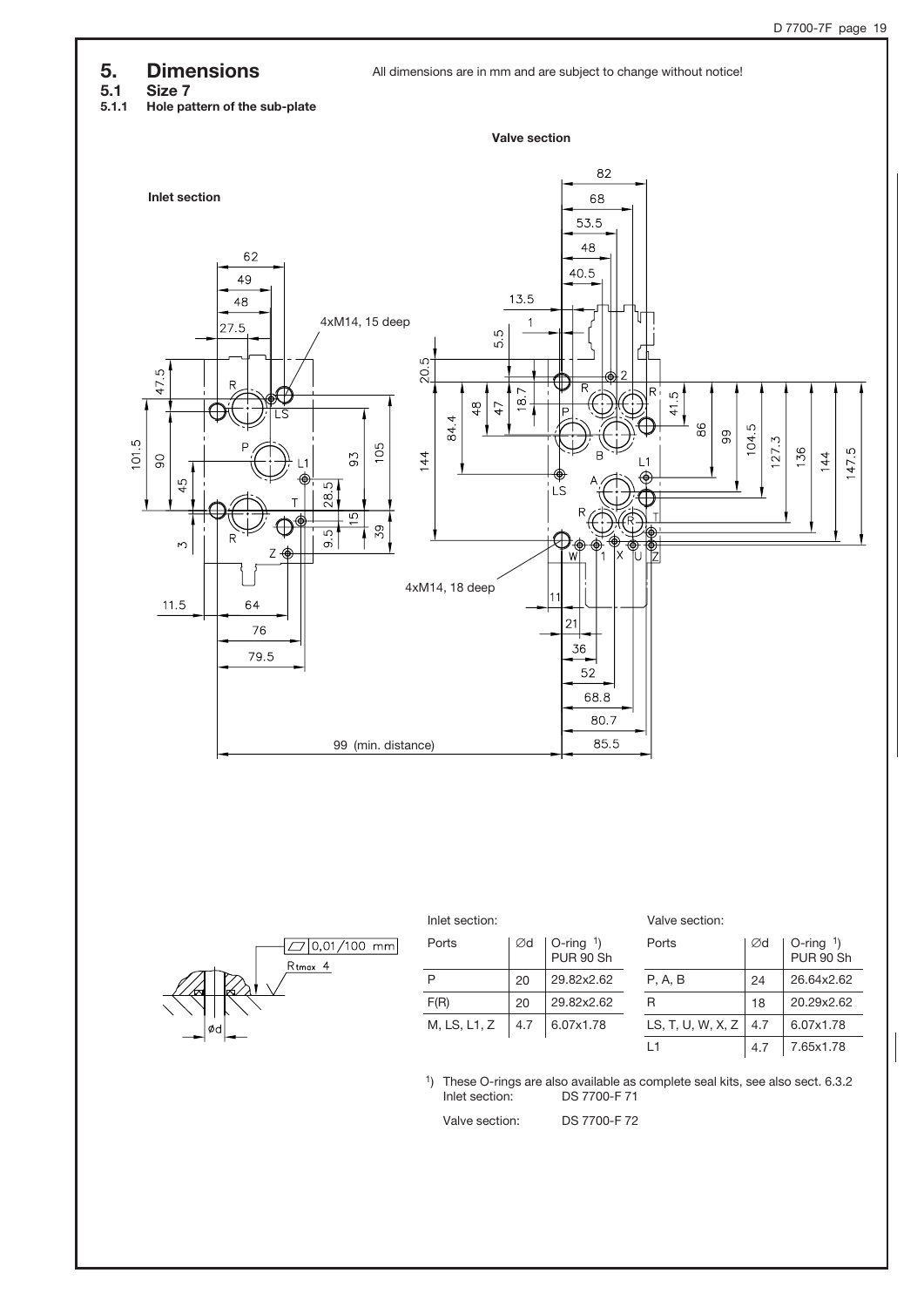![](_page_19_Figure_1.jpeg)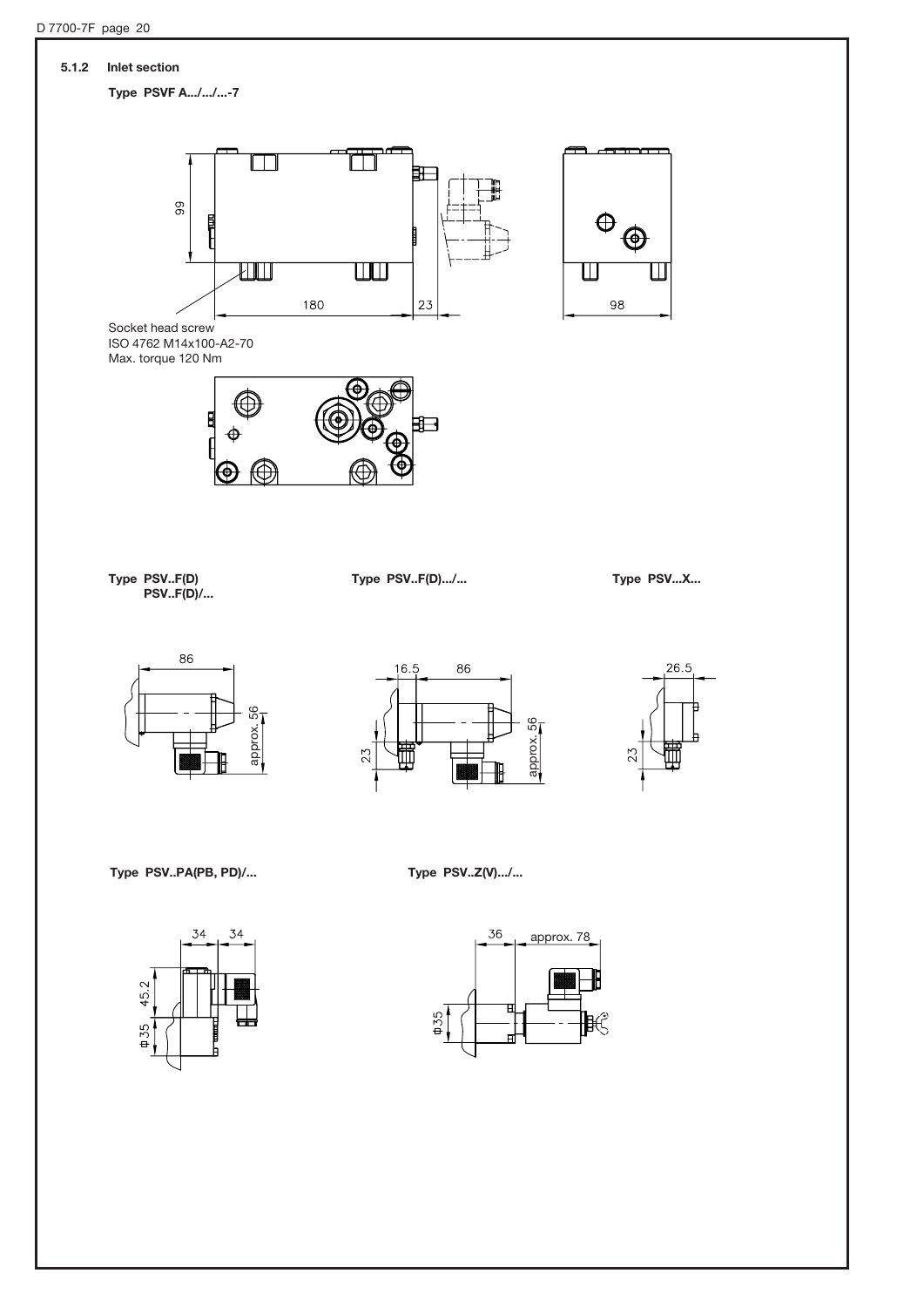5.1.3 Individual valve with manual actuation type E0A

![](_page_20_Figure_2.jpeg)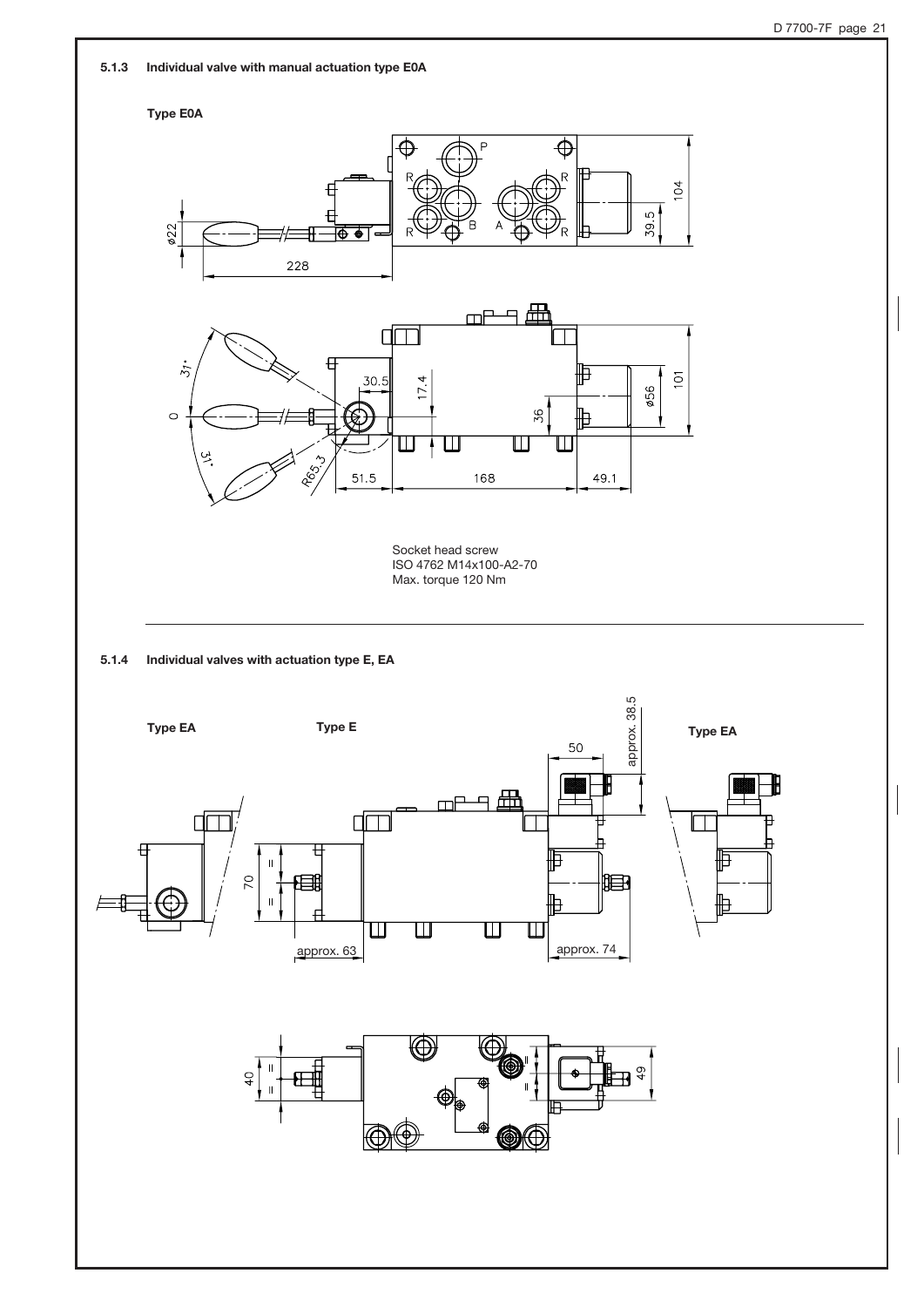![](_page_21_Figure_1.jpeg)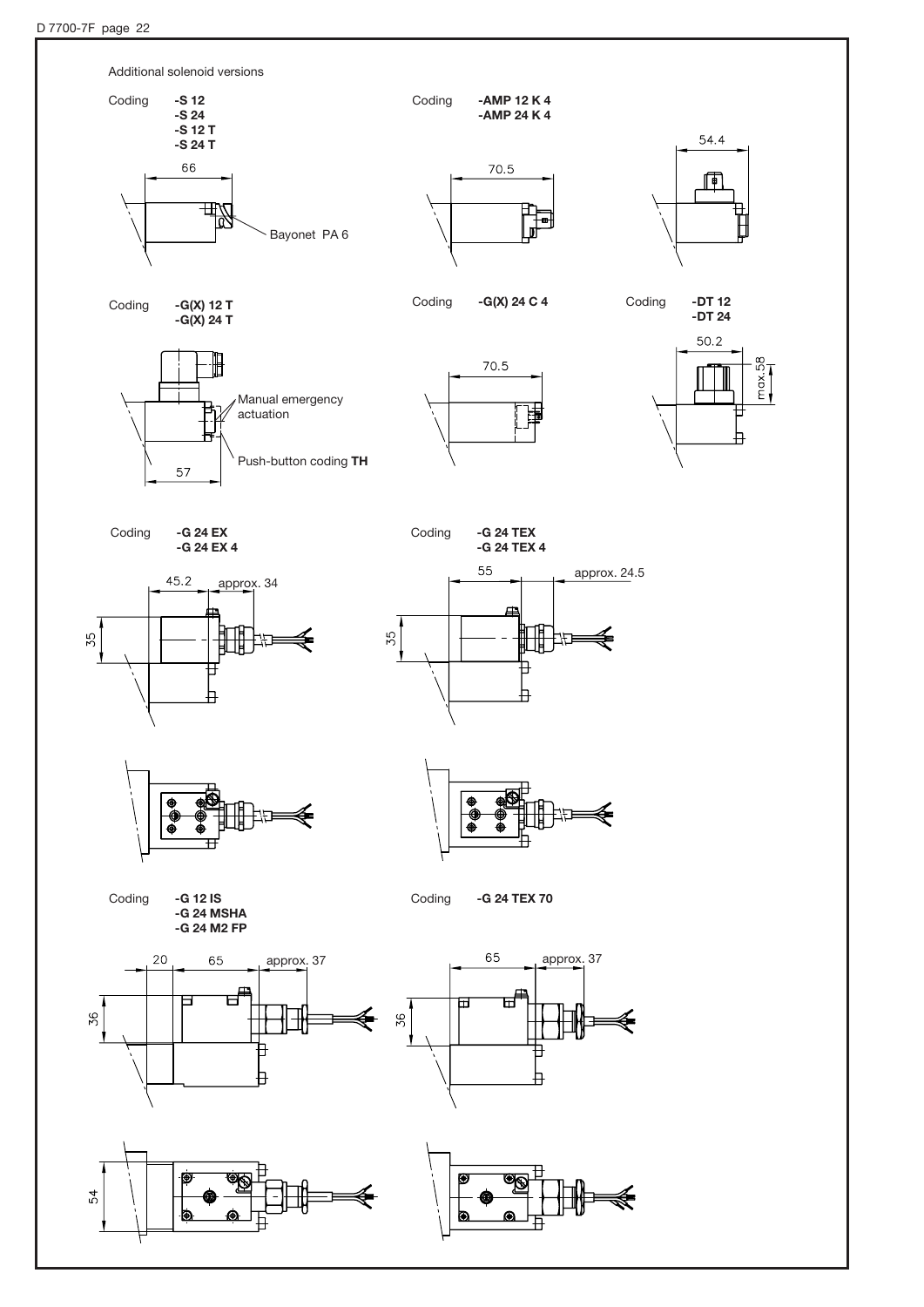![](_page_22_Figure_1.jpeg)

![](_page_22_Figure_3.jpeg)

![](_page_22_Figure_4.jpeg)

![](_page_22_Figure_5.jpeg)

₩

![](_page_22_Figure_6.jpeg)

![](_page_22_Figure_7.jpeg)

Ports 1 and 2 = G 1/4 (ISO 228/1) (BSPP) 1 and 2 = 7/16-20 UNF-2B (SAE-4)

![](_page_22_Figure_9.jpeg)

5.1.6 Blanking plate type AX

![](_page_22_Figure_11.jpeg)

0

![](_page_22_Figure_12.jpeg)

Socket head screw ISO 4762 M14x50-A2-70 Max. torque 120 Nm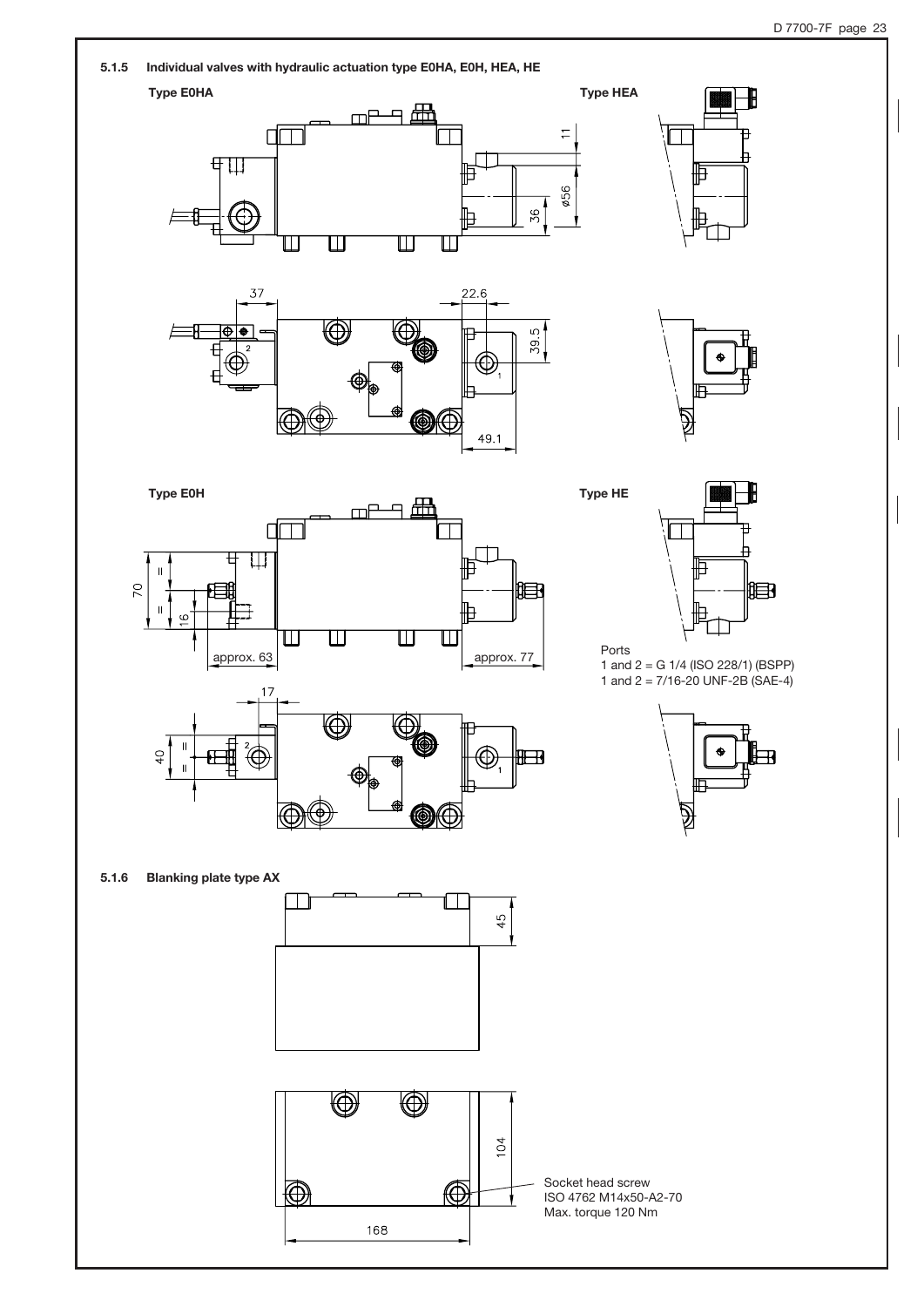![](_page_23_Figure_0.jpeg)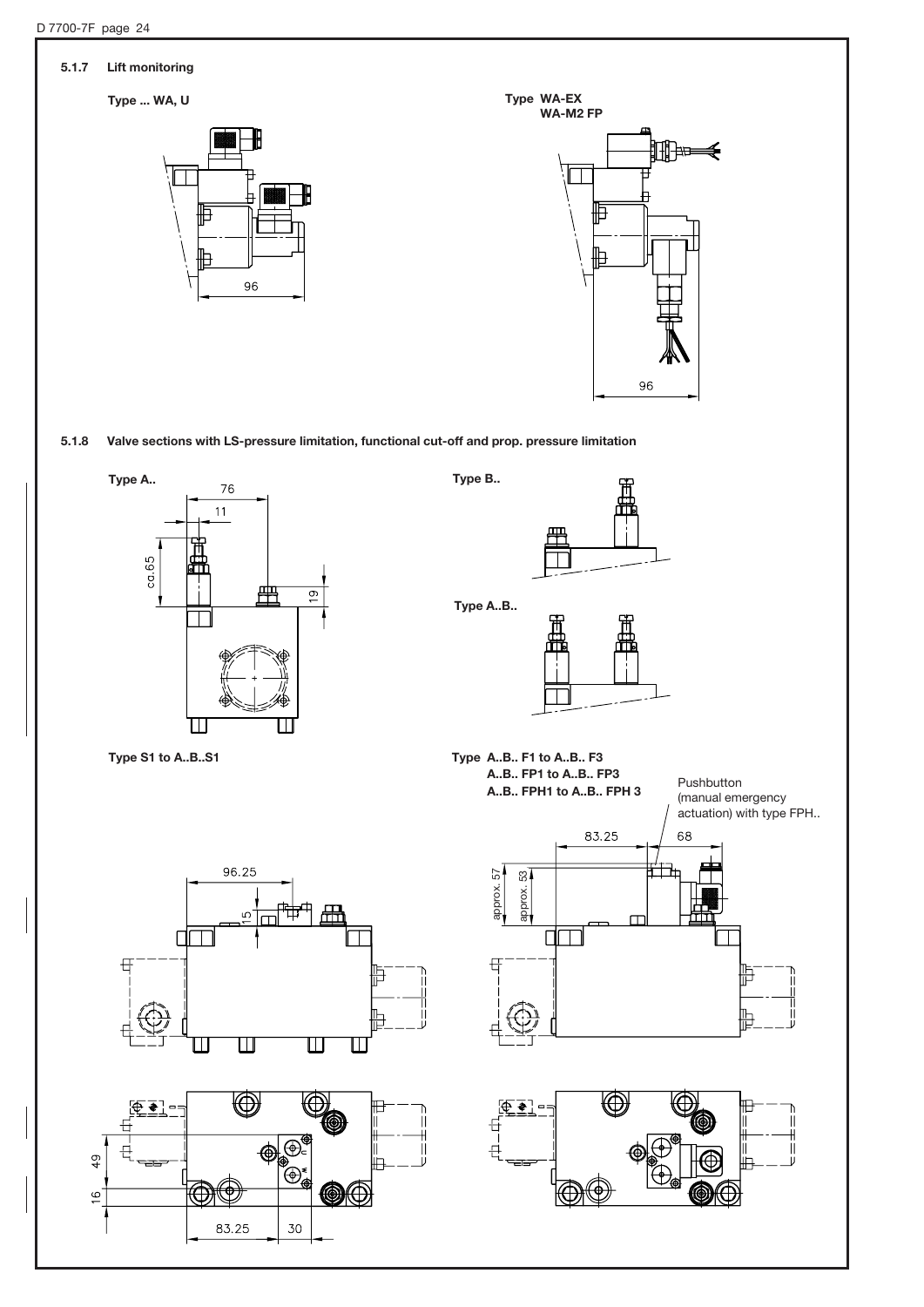![](_page_24_Figure_1.jpeg)

![](_page_24_Figure_2.jpeg)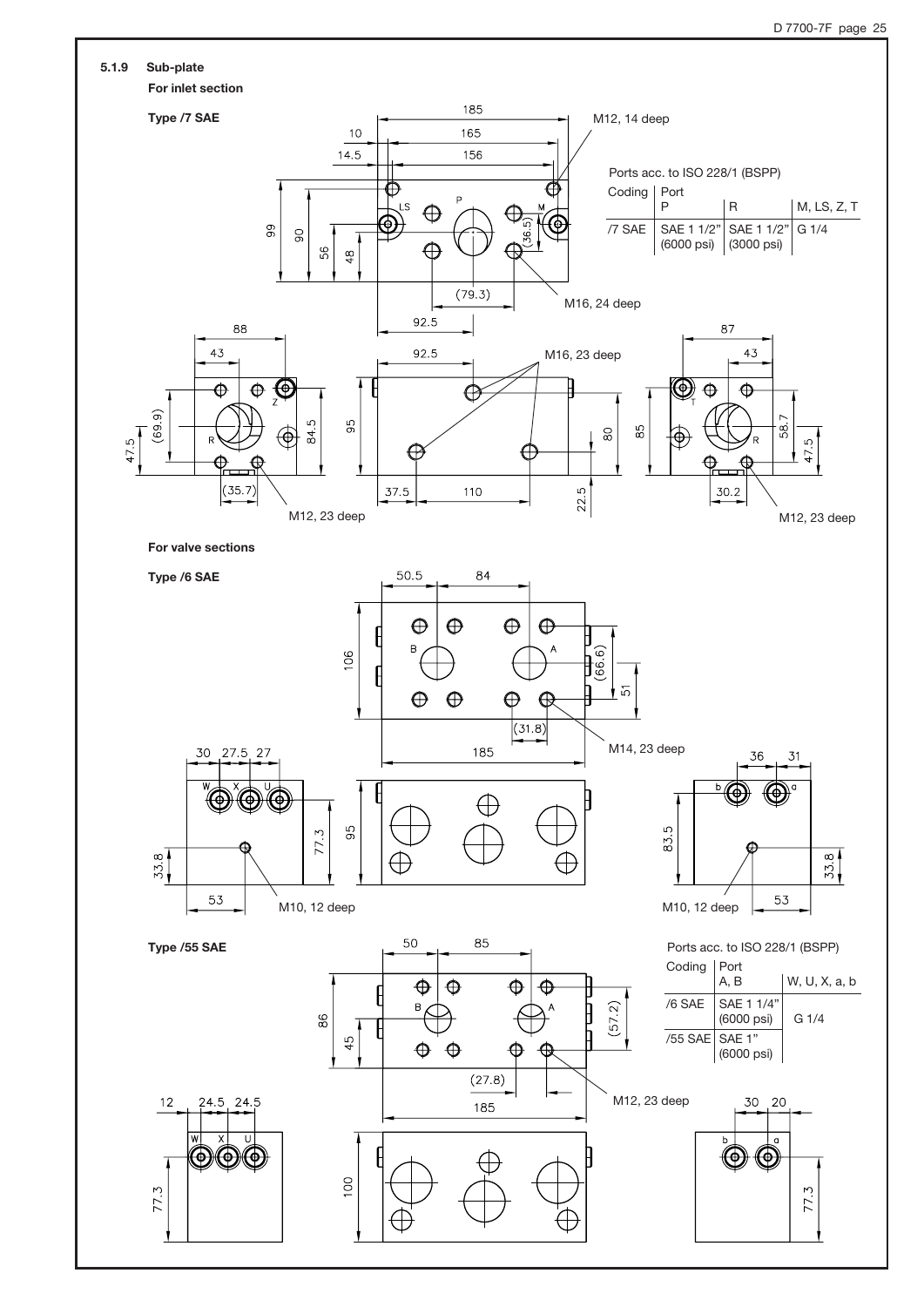### End plates of the valve bank

### Type E 1, E 4

![](_page_25_Figure_3.jpeg)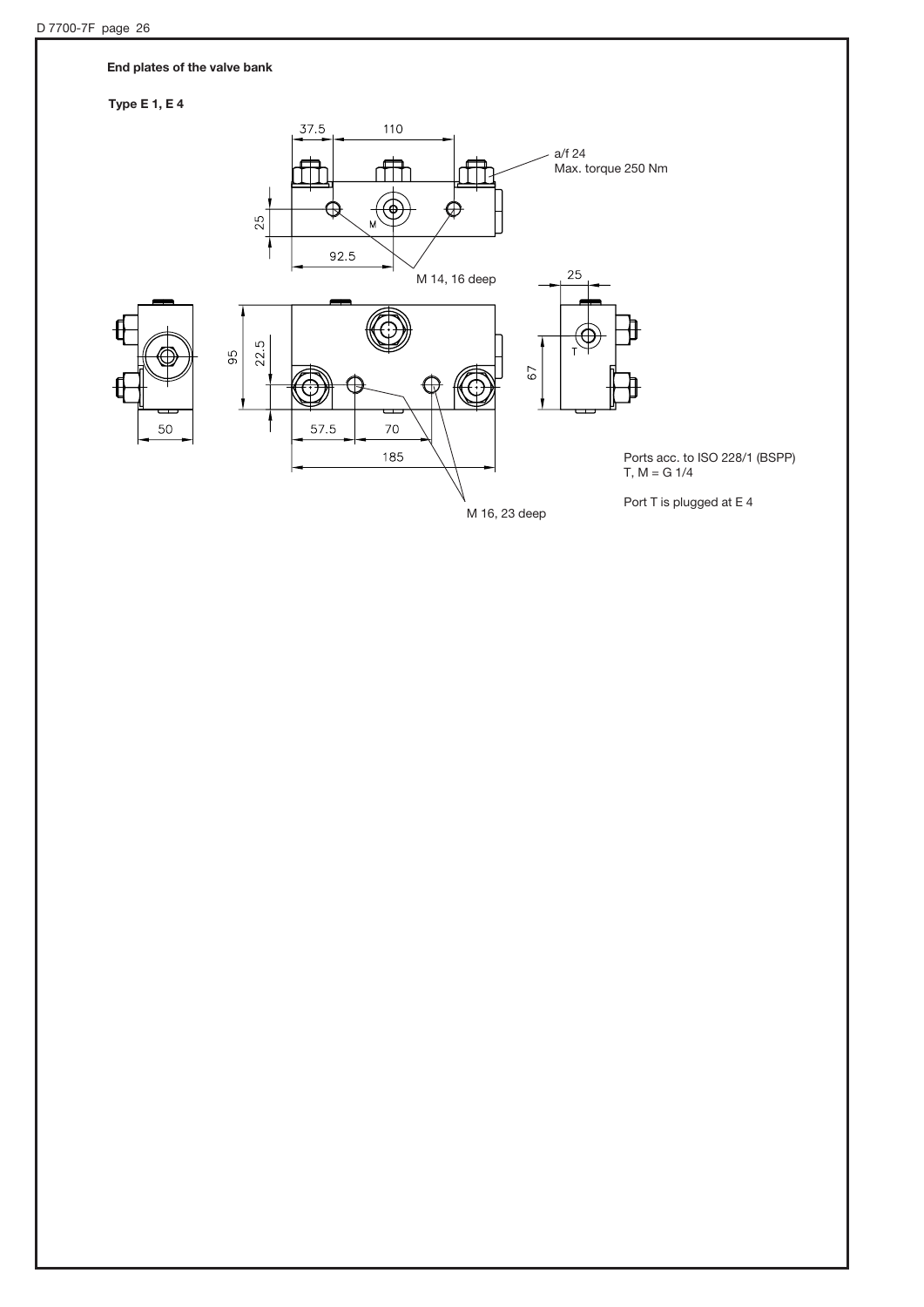### 6. Appendix

### 6.1 Notes for selection and lay-out

#### a) Connection block

There are, apart from the standard versions acc. to sect. 3.1.1 and 3.1.2. additional damping variations for the LS-signal type PSVF (coding S or B) duct listed in tables 2 or 4. These are required, if strong (load-) oscillations are externally induced on the control circuit. A general rule concerning the use of one or other variation can however not given.

#### Coding G

This version lacks the sequence valve at the damping element which is apparent at the standard version to enable quick depressurization down to the pre-load pressure during idle position of the valve spool. Main application is with consumers prone to low frequent oscillations - drawback is the delayed depressurization down to the pre-load pressure during idle position of the valve spool (pro-longed run-down).

### Coding Z, ZM, V and PA, PB, PD (see table 8)

When using these valves for an emergency stop function, it has to be taken into account that there will be a certain min. residual pressure during pushing load while a valve spool is elevated!

| Dampening screw<br>acc. to table 2 and 5 | Residual pressure at load induced<br>pressure of |         |  |
|------------------------------------------|--------------------------------------------------|---------|--|
| Coding                                   | 250 bar                                          | 350 bar |  |
| S, G, W, B                               | 125                                              | 150     |  |
| <b>B4</b>                                | 60                                               | 70      |  |
| <b>B5</b>                                | 75                                               | 80      |  |
| <b>B6</b>                                | 85                                               | 95      |  |
|                                          | 100                                              | 12C     |  |

Viscosity  $\leq 60$  mm<sup>2</sup>/s

#### b) Spool valve sections

Coding A 2 (example SLF 7-H 2 O 320/250)

The standard version of the spool valve comes with load compensation. Due to the control pressure of the inflow controller, it regulates a constant flow related only to the spool elevation, making its delivery independent of other consumers or system pressure  $Q \approx \sqrt{\Delta p_{\text{controller}} \cdot A_{\text{value spool}}}$ 

#### d) Variations for special operation conditions or -requirements

#### Operation at potentially explosive areas

electro-hydraulic actuation (type E or EA) version G 24 EX..., see sect. 3.1.3 table 10 and sect. 4.3

### Monitoring of the spool elevation (safety- / switching function)

With contact- or proximity switch for monitoring the idle position of the valve spool (suffix to the types A, C, EA, HA, HEA, PA acc. to sect. 3.2.1 tables 20 and 21 and sect. 4.3)

#### Maritime ambient climate

The aggressive sea atmosphere requires sufficient corrosion protection of all moving part of the actuations with hand lever. The actuation shaft in the hand lever housing is therefore made of stainless steel as standard. All other parts are either corrosion inhibiting gas nitrided or made of stainless steel.

### e) Use of variable displacement pumps

With Load-sensing controls in alliance with variable displacement pumps, the LS-signal duct for the pump pressure-flow controller (Load-Sensing metering valve) is relieved, to minimize circulation losses during idle position (no consumer flow). This limiting takes place via the proportional spool valves. Without this decompression the pump would have to work during no-lift position with all the remaining flow against the pressure set at the safety valve of the pressure regulator.

As there exist spool valves without this limiting possibility, some brands of pressure-flow controllers have a internal bypass orifice or throttle between LS-signal entrance and decompressed leakage outlet.

In case of the prop. spool valves type PSVF this is not necessary and can even cause malfunctions due to lost control oil. The control oil flow is for functional reasons consciously limited (approx. 2 lpm) (slow-motion of the consumer).

Note: Care must therefore be taken, to ensure that a possible bypass orifice in the pressure-flow regulator is plugged!

#### i) Indications of actuation HEA

The following notes to the connection of the valve bank have to be observed to ensure a flawless function of the electric and hydraulic actuation.

#### Combination with hydraulic control devices similar (circuitry acc. to example 1)

Example 1

![](_page_26_Picture_30.jpeg)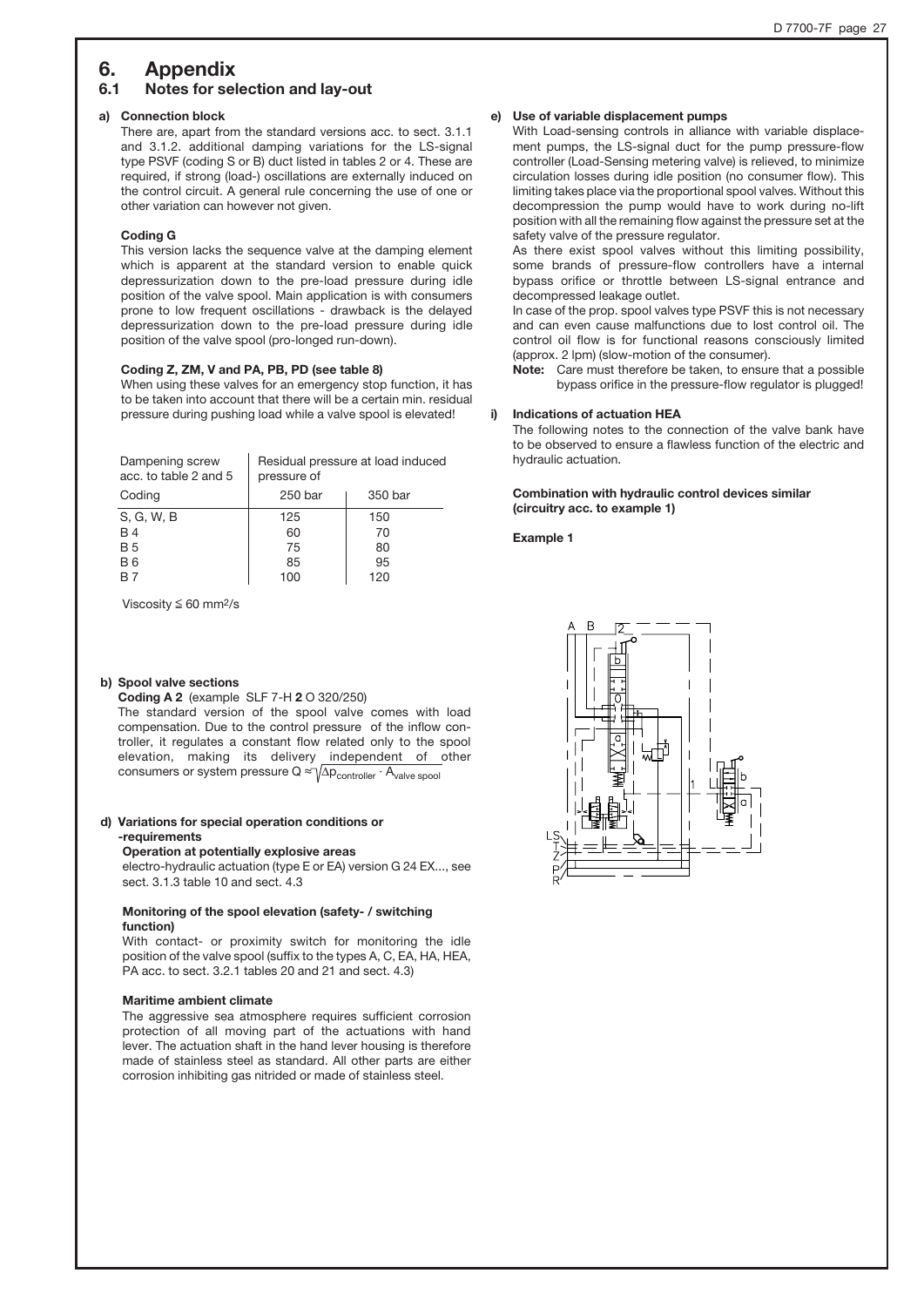### Combination with common hydraulic joy-sticks or hydraulic control devices type FB and KFB acc. to D 6600 and D 6600-01 (circuitry acc. to example 2)

The pressure reducing valves integrated in the joysticks open the consumer line to the tank during idle position. The control oil flow would escape via this bypass when a valve is simultaneously solenoid actuated. Therefore it is a must to provide check valves for the control lines at this kind of circuitry. The same applies to hydraulic actuations. The used throttles however limit the bypass leakage. The control oil supply must be dimensioned so that this leakage can be compensated  $(> 1.1$  lpm per actuated valve section plus the internal leakage of the hydraulic joy-stick).

#### Example 2

![](_page_27_Figure_4.jpeg)

### j) Optional components

**For electro-hydraulic actuations**<br>1. Plugs MSD 3-309 Standa Standard, belongs to the scope of delivery SVS 296107 Plug with LED's for functional cut-off acc. to sect. 3.2 table 17 (for more details, see D 7163) 2. Electric amplifier EV 22 K2-12(24) acc. to D 7817/1 One board can control two directional valves. 3. Electric amplifier EV 1 M2 acc. to D 7831/1 EV 1 D acc. to D 7831 D A remote control potentiometer with direction switches is required additionally (see detailed information in D 7831/1 sect. 5.2). 4. Logic valve control type PLVC acc. to D 7845 ++

- 
- 5. Joystick type EJ 1, EJ 2 and EJ 3 acc. to D 7844 6. Radio controls are accepted, if they fulfill the requirements of SK 7814.

(Approved brands:

- Co. HBC-ELEKTRONIK in D-74564 Crailsheim,
- Co. HETRONIK Steuer-Systeme in D-84085 Langquaid,
- Co. NBB-Nachrichtentechnik in D-75248 Ölbronn-Dürrn,
- Co. SCANRECO Industrieelektronik AB, Box 19144,
- S-5227 Södertälje)

#### Other valves

Proportional spool valve type PSLF (PSVF) Size 5 (manifold mounting) acc. to D 7700-F Proportional pressure reducing valve type PMZ acc. to D 7625 Hydraulic joy-stick type KFB01 acc. to D 6600-01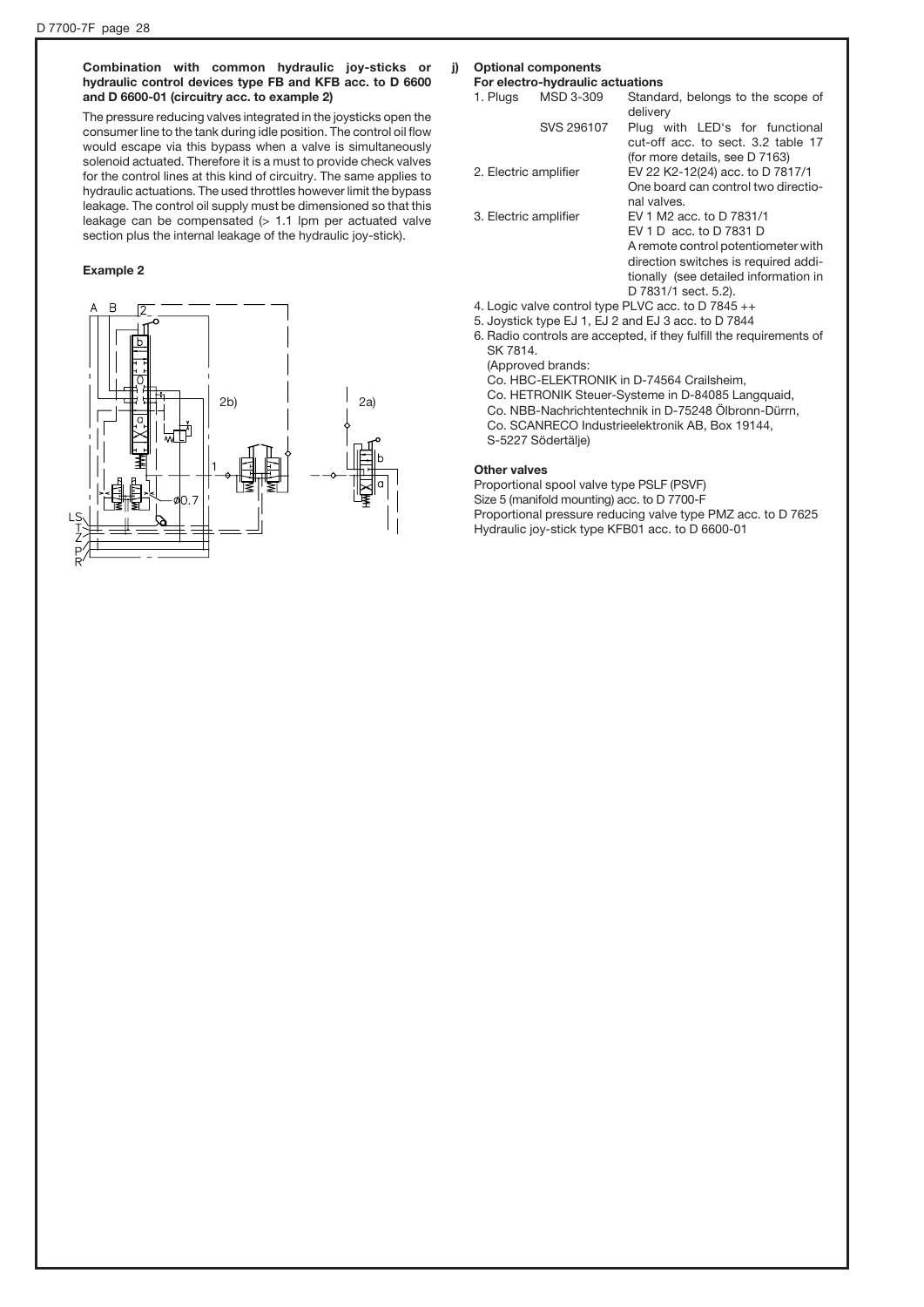### 6.2 Example circuit

Control system with PSVF, and variable displacement pump

Flow pattern symbol PSVF A1/380/7SAE - 7 - A2 L 400/320 A200 B200 /E /7 acc. to the order - A2 H 320/320 A280 B130 /E /7 example- A2 H 250/180 /EA/7 - E1 - G 24 MLS  $\mathbf b$  $\mathsf b$ b Ċ **BU**  $\mathsf{d}$ **BU** q W W W  $\overline{E}$ Δ  $\mathbf{L}$  $\mathsf{R}$  $\perp$  $\mathbf{L}$  $\mathbf{L}$  $\mathbf{L}$  $\overline{R}$ П П  $\overline{P}$  $\pm$  $\mathbf{L}$  $\mathbf{L}$ TM W W  $\mathbf{L}$  $\mathbf{L}$  $\perp$ ٦w J,